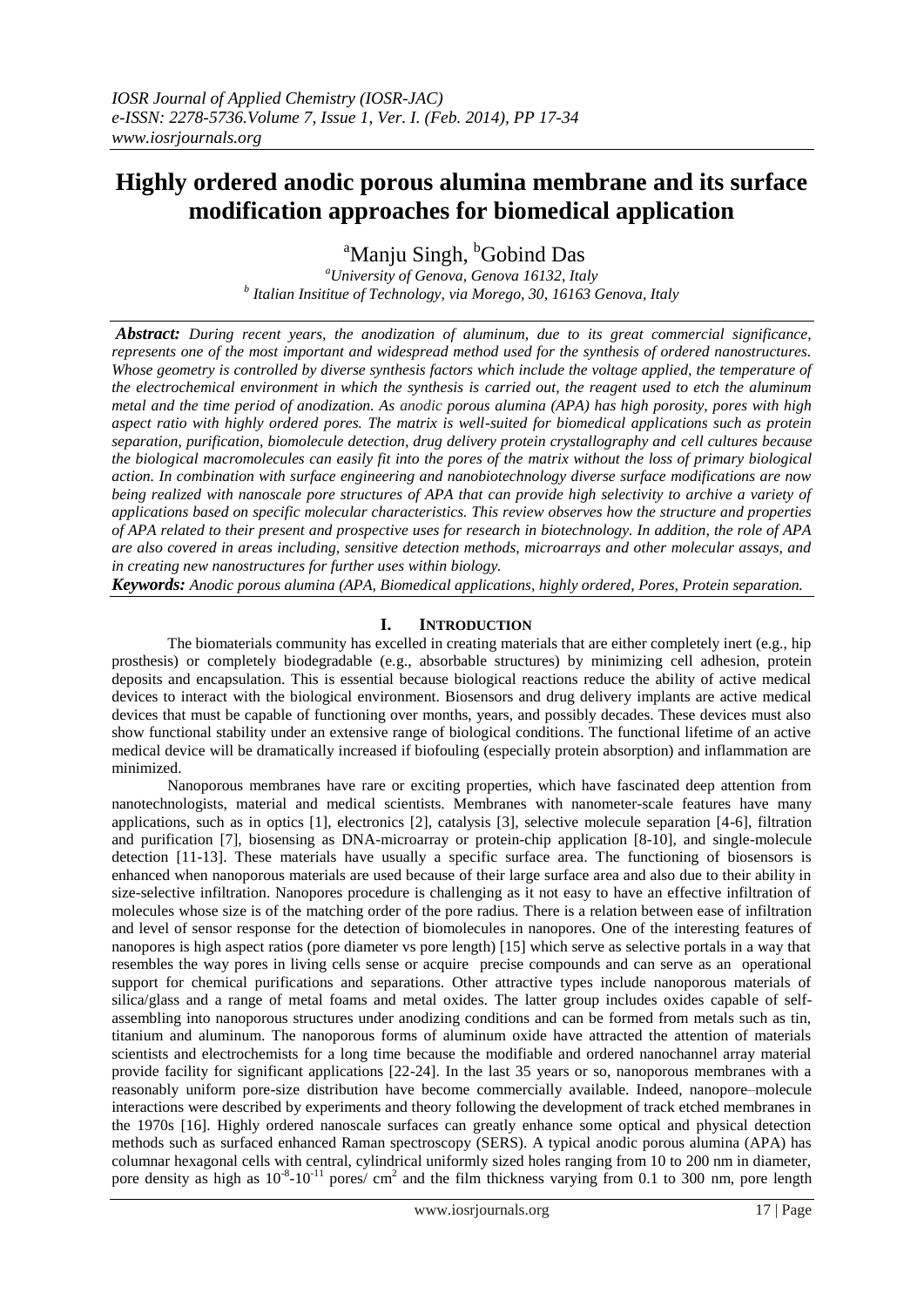about 60 µm **(**see table 1 and figure 1) [17-19]. Additionally, these dimensions are modifiable. It has been reported that the pore density and pore size of the APA can be controlled by the anodizing voltage and the solution composition, whereas the membrane thickness can be adjusted by the charge passed during the anodic electrolysis [21]. Aluminum is one of the lowest valency metals not commonly found in nature, the oxide is highly insoluble and unlike many other aluminum salts, non-toxic which results in excellent biocompatibility. APA has a low background with respect to many detection techniques, including fluorescence microscopy. Additionally, aluminum oxide does not change volume greatly with temperature changes or on wetting, it is compatible with a wide range of solvents and is exceptionally thermostable (some forms withstand temperatures in excess of 1000 °C). The manufacture of nanoporous oxides is not recent, and the availability of commercial forms over the last few decades may have contributed to the wide range of ingenious applications. To date over 500 patents have been filed on the manufacture or use of anodic alumina. Lastly, those nanoporous alumina membrane materials that do exist can be used as templates to produce other nanoscale materials with added suitable properties. In the subsequent section surface modifications to improve membrane properties for biocompatibility and fouling resistance will be highlighted. Further, biomedical applications of anodic nanoporous alumina materials will be reviewed. Further, key scientific challenges and future directions will be discussed in the concluding remarks. Moreover, this review will also examine how the structure and properties of APA connect with its present and potential uses within research and biotechnology areas including microbiology, mammalian cell culture, sensitive detection methods, microarrays and other molecular assays, and in creating new nanostructures with further uses within biology

#### **II. Preparation Of Anodic Porous Alumina (Apa) Membrane For Electrochemical Method**

Preparation on two step anodization for ordered arrays with straight holes in naturally ordering processes and degree of the ordering of the hole configuration at the surface of the anodic porous alumina is low because the holes develop randomly at the initial stage of the anodization [43]. To improve the ordering of the surface side of the anodic porous alumina, two-step anodization has been effectively adopted [44]. The first anodization process consists of a long-period anodization to form the highly ordered hole configuration at the oxide/Al interface and the second anodization is performed after the removal of the oxide formed in the first anodization step. After the removal of the oxide, an array of highly ordered dimples was formed on the Al, and these dimples can act as initiation sites for the hole development in the second anodization. This process generates an ordered hole array throughout the entire oxide layer. In figure 2 shows the schematic diagram of fabrication of ideally ordered porous alumina using an imprint stamp. More, APA template with different pore size and wall thickness were produced using different electrolyte solution (acid), the voltage applied, the temperature of the electrochemical environment in which the synthesis is carried out, the reagent used to etch the aluminum metal and the time period of anodization. Additionally, the preparation of a porous alumina mask can be used several types of fabrication method given in table 2.

#### **CHEMICAL REACTION**

The Chemical reaction of anodization of aluminum appears simple. For example, the main reaction can be written as:

$$
2\text{Al} + 3\text{H}_2\text{O} \rightarrow \text{Al}_2\text{O}_3 + 3\text{H}_2 \tag{1}
$$

This reaction is right, however does not represent the specifics of the entire electrochemical process. It is crucial to know the chemical reactions at electrolyte/oxide and oxide/metal limits independently. It is definite that, when electric field is applied, aluminum at the oxide/metal mechanism will be oxidized into  $Al^{3+}$  cations:  $Al \rightarrow Al^{3+} + 3e$ . Several of these cations transfer through the oxide layer and are liquefied into the electrolyte (in a case of porous APA) or form oxide at the electrolyte/oxide interface (in a case of nonporous APA). The hydroxide will finally decompose to form oxide. In the case of APA, even hydroxide of aluminum forms as an intermediate phase, it will decay very quickly and no measurable hydroxide layer appears. At the electrolyte/oxide interface,  $Al_2O_3$  is liquefied in electrolyte. The oxide anions are directed by the electric field to the oxide layer, leading to the formation of  $A_1O_3$  at the oxide/metal interface. However, these oxide anions are not sufficient for the newly made oxide layer. A high quantity of anions must be provided from dissociation of water at the electrolyte/oxide interface. A water-splitting reaction:  $H_2O \to 2H_+ + O^{2-}$  or  $H_2O \to H^+ + OH^-$  was thus projected [47, 48]. It was stated that dissociation of water not only supplies anions to the oxide layer, but also shows a key role in leading the porosity of the porous APA films and the overall reaction at the electrolyte/oxide interface can be written as:

$$
Al_2O_3 + nH_2O \rightarrow 2Al^{3+} + (3 + n - x) O^{2-} + x OH^- + (2n - x) H^+ \quad (2)
$$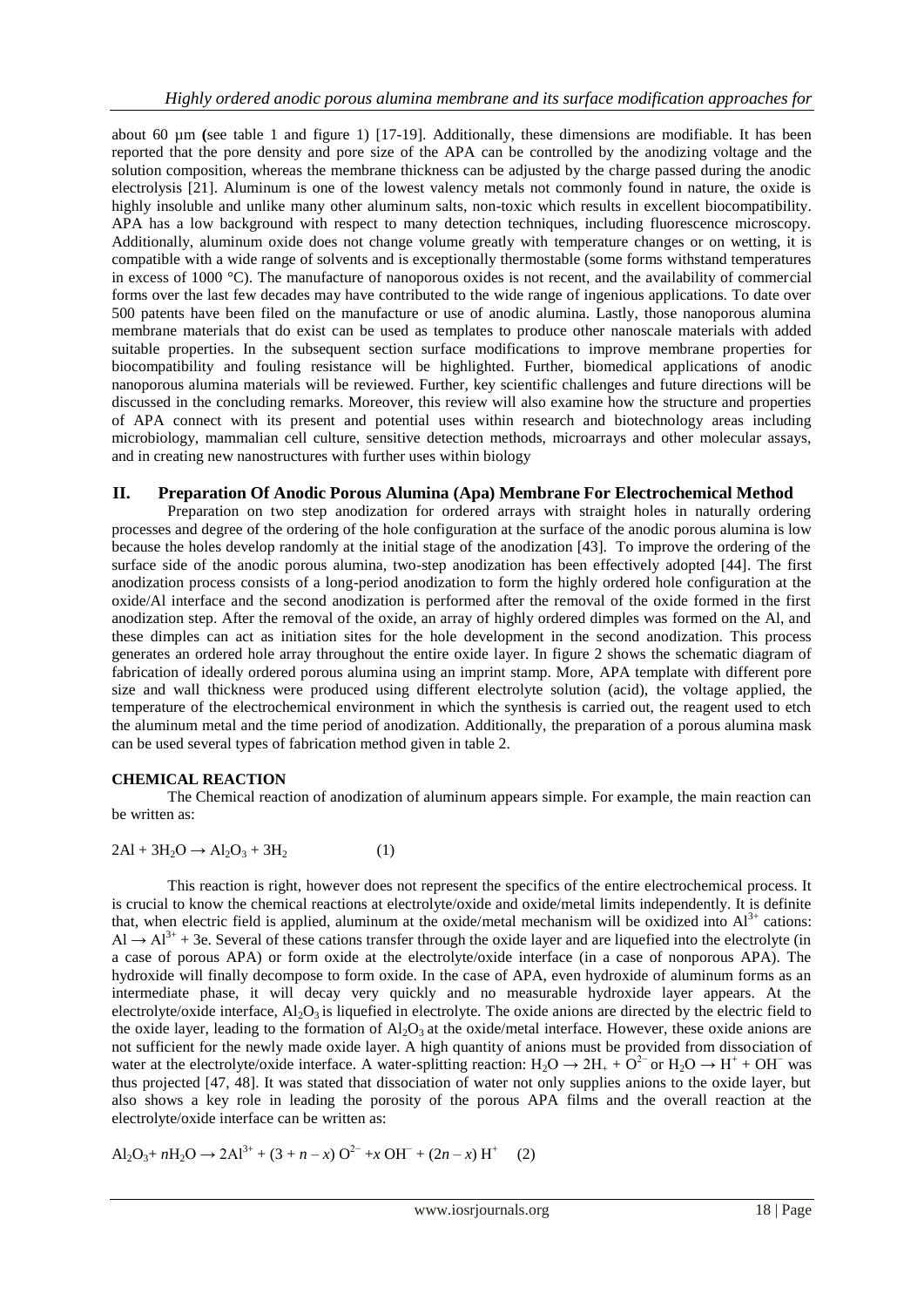where *n* is the ratio of the dissociation proportion n of water to the dissolution rate of  $A_1O_3$  and *x* is the ratio of O<sup>2−</sup>and OH<sup>−</sup>, which has not yet been determined [49]. In addition to the main reactions above, some anions in electrolyte may also be incorporated in the aluminium oxide layer. For example, an oxide film grown in phosphoric acid electrolyte may contain phosphorus species, probably as  $PO<sub>4</sub><sup>3−</sup>$  anions [50, 51]. These big anions transfer far slower than  $O^{2-}$ / OH<sup>-</sup> anions and are incapable to move to the oxide/metal interface [52]. Therefore, water in electrolyte is still the key source of oxygen for the formation of the oxide films [53].

#### **III. General Structure Of Anodic Porous Alumina**

The geometrical structure of anodic porous alumina is schematically represented as a honeycomb structure containing of a close-packed array of columnar alumina units called cells, each having a central straight hole see figure 3, which are often categorized by given parameters such as a pore diameter, wall thickness, barrier layer thickness and interpore distance (cell diameter). The uniform pore diameter, which is easily controllably by altering the anodizing conditions shown figure 4, can range from a few nanometers to hundreds of nanometers. The depth of fine parallel channels can even exceed 100 mm, a characteristic which makes anodic porous alumina one of the best chosen nanostructures with a high aspect ratio and high pore density, the dependence of the depth of the ordered holes on the applied voltage for the anodization in oxalic acid solution has studied in [54]. The most appropriate voltage for maintaining the ideal ordering of pores is 40 V, and the ideal pore configuration with high aspect ratio cannot be maintained under other applied voltages. The major anodic film factors are directly dependent on the applied voltage. The cell size, corresponding to the hole interval, is determined by the applied voltage used for the anodization; the cell size determines he applied voltage with the applied voltage. The value of the constant of the cell size combined by the applied voltage is approximately 2.5 nm [31] and it is given by the equation  $(D_{int} = kU)$  where  $D_{int}$  is interpore distance of cell, *U is* the applied cell potential and *k* is a proportionality constant.

Generally, with increasing anodizing potential is seen to increase the interpore distance. Additionally, the hole size is dependent on the electrolyte configuration, temperature, period of anodization as well as applied voltage. The hole size is also controlled by the pore spreading treatment by dipping the porous alumina in an appropriate acid solution after the anodization. The cell size usually ranges from 10 to 500 nm and the holes size from 5 to 400 nm [55] depending on the anodizing and post-anodizing conditions. The depth of the holes (thickness of the oxide films) has a linear relationship with the period of the anodization. A side effect of APA manufacture, occasionally seen on commercial APA, is a phenomenon called "hot spots" which are strong points of fluorescence on a low background material. In other situations, such as gold or silver coated APA, hot spots formed purposely may be a suitable image development practice [56]. For example, in a paper [57] where APA substrate with hexagonal periodicity [15] was prepared at  $+7^{\circ}$ C external bath temperature with electrolyte stirring, by controlled modification of a 250 nm thick foil of ultrapure (99.999%) aluminum as anode, in the same open electrochemical cell configuration. The anodization was carried out in the aqueous solution of oxalic acid to obtain the desired pore size and cell thickness. The estimated design of the nanostructured APA template is shown in Figure 5 (a). Further, Gold was thermally evaporated onto the APA substrates (APA) with deposition rate of 0.5 Å/s until a final total thickness of 25 nm was reached. The sample holder was always rotated at 1 RPM in order to improve the homogeneity and the morphological excellence of the gold layer. The substance of interest was deposited over subsequent gold-coated APA substrate termed as 'AuAPA' using chemisorption technique. In this method, the substrate was dipped in a solution containing the molecule of interest. The substrate was removed after 20 min from the solution and then, gently, rinsed to remove excess molecules those are not attached directly to the metal surface. Then, the samples were dried in  $N_2$  flow, and lastly stored in a desiccator before SERS measurements. Cresyl violet (CV) dyes and glycine amino acid were tested for SERS probes with the concentration about 10<sup>-6</sup> M [58]. SEM images of APA substrate before and after gold-coating of 25 nm are shown in figures 5 (b and c).

#### **IV. HIGHLY ORDERED ANO**D**IC POROUS ALUMINA MEMBRANE**

Under certain anodization conditions, continuous oxidation results in self-organization of the pores which consequently create a very well-organized structure [59]. This has focused to the development of a twostep oxidation method, where a sacrificial oxidation layer is formed till the oxidation reaches a fixed state. Subsequently a well-organized porous structure is straight designed during the following oxidation step [43]. By elimination of the oxide layer left the core aluminum imprinted with the periodic structure. APA made under these self-organization settings has a porosity of about 10% [31] and has defect-free places up to few microns in size. The porosity of a hexagonal structure is given by the equation 3, where the radius of the pore is *r* and the interpore spacing  $D_{\text{int}}r/D_{\text{int}}$  is constant for self-ordered porous alumina, the optimum porosity is around 10%. Some of the parameters in which the optimum porosity is around 10% have given in table 3**.** Note that the slightly larger pore diameter of the  $H_2SO_4$  sample is due to chemical attack of the pore walls. Note that in the disordered growth regime, the porosity can be significantly larger or even smaller than 10% [58].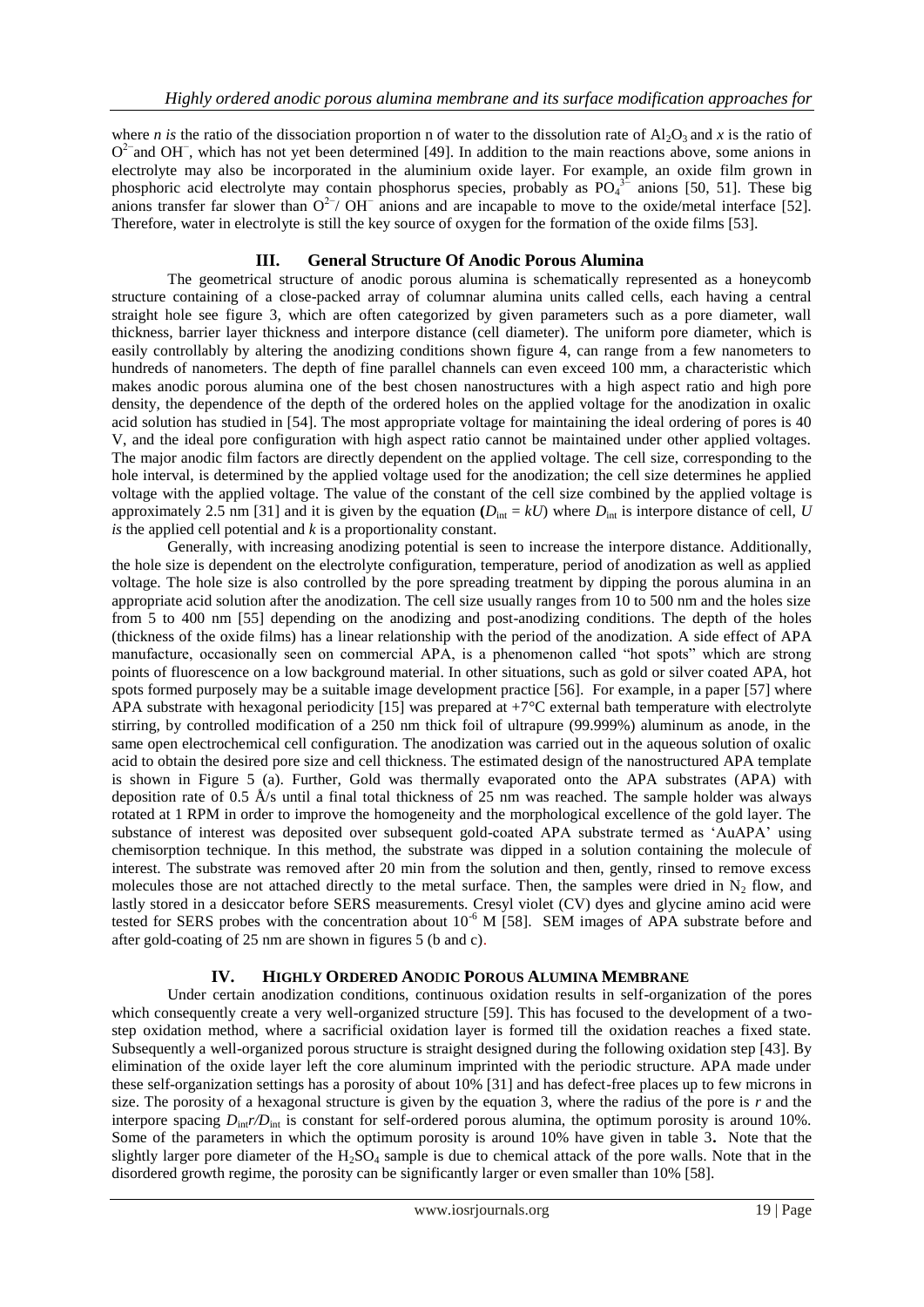$$
P = \frac{2\pi}{\sqrt{3}} \left(\frac{r}{D_{int}}\right)^2 \tag{3}
$$

The necessity for a constant voltage does not permit lift-off by a progressive voltage reduction. Thus, well ordered APA is generally synthesised from thin aluminum films. After anodization, the substrate is etched, e.g. with an aqueous CuCl<sub>2</sub> solution. Instead, etching can be achieved with saturated HgCl<sub>2</sub> followed by  $\overline{5}\%$ phosphoric acid. These methods remove the remainder of the aluminum and open the pores to create a symmetrical membrane. The limited number of known self-ordering conditions puts restrictions on the availablemembrane formats. More flexibility is introduced by premolding the aluminum film with an imprint stamp [44].

Throughout following anodization, the imprinted design is reproduced in the oxide, resulting in extraordinarily ordered arrays. Nanopores have other attractive properties: narrow pores with high aspect ratios (pore diameter vs pore length) [60] can act as selective portals in a way that mimics the way pores in cells sense or take up specific compounds and can be effective supports for chemical purifications and separations. An oxide layer of >400 nm was formed; anodization at higher voltages proved to be stable but when Anodization outside the setup window of small anodization can effect in breakdown of the oxide film [61]. Alternatively, the maximum aspect ratio of well-ordered pores that can be attained throughout the imprinting of contradictory arrangements stay limited [62]. Self-ordering systems can also be formed at high anodization voltages which have been shown recent years, [63]. This hard anodization method formed shaped and a well-ordered structure in a rationally wide operation system**.** An increased anodization rate is also due to higher voltage (> 50 μm/h compared to 2–6 μm/h for mild anodization). Instead, the porosity attained was reduced to only 3.3%. The availability of altered anodization schemes has led to the fabrication of extra advanced structures. An oxide with an interchanging pore diameter could be obtained by switching mild and hard anodization, [64]. The creation of ragged pores was also established by an additional innovative fabrication method [65]. By distorted voltages, Slopes of different diameter nanopores over spaces up to a centimetre were attained [66]. Concluded inclusion anodic oxidation with selective aluminium etching, very thin APA membranes that were maintained by unetched aluminum were attained; these membranes showed better flow rates during filtration [67].

#### **Surface Modification And Functionalization To Improve Apa Membrane Properties**

Advances in protein screening, organic and inorganic molecular development, and sensing of toxins/viruses have enhanced the requirement for membranes with uniform pore size and a large dynamic range of biomolecule size selection  $(-1 \text{ nm}$  to  $1 \mu\text{m})$ . Surface modification permits adjustment of the simple quality of alumina, e.g. not only the reflectivity, hydrophobicity and surface charge, but also membrane selectivity, antifouling resistance and the recruitment of biomolecules in specific and potentially high-throughput assays. Added extra molecules bound to an inert aluminum oxide surface may look like an unrealistic objective; but they add capabilities to the high surface area [68-75]. Aluminum oxide surfaces can be modified in several ways see table 4, for example the adsorption of poly-L-lysine to APA results in positively charged surfaces that can bind DNA fragments by electrostatic interactions. This has been exploited for the fabrication of a fluorescence resonance energy transfer (FRET) based sensor with single pore resolution [76] and cholesterol sensor [77] similarly, the adsorption of poly (diallyldimethylammonium chloride) can facilitate gold nanoparticle binding [78]. In situ polymer formation on APA has been proved by plasma polymerization [79]. This produces an amine-terminated surface, but also lessens the actual pore diameter. A more efficient method to modify nanoporous membranes is by atomic layer deposition (ALD). ALD is a film growth technique that utilizes alternating, self-limiting chemical reactions between gaseous precursor molecules and a surface to deposit material in an atomic layer-by-layer fashion [80] resulting in an integrated architecture having narrow pore size distribution. Layer by layer assembly or self-assembled monolayers (SAMs) resulting in packed and unbroken surface coverage, and that it does not markedly variation the structural properties of the substrate. The adsorption of alkanethiols offer a suitable method to assign functional groups to metal substrates such as gold, silver and copper that can be used in membrane technology, especially in nanofiltration [81] and then used to prepare ion selective membranes with controllable pH-dependent permselectivity [82]. Freshly, much success has been obtained by functionalizing implant surfaces with polyethylene glycol (PEG) [83]. The benefits of monolayer development are that it is typically based on self-assembly, of n-alkanoic acids on APA is possible, but as this adsorption were is reversible, the subsequent monolayers were under aqueous environments [84]. Most reports, still, deal with organosilanes. This is important, as the packing density and stability of organosilane monolayers is known to be controlled on alumina in contrast to other substrates [85]. The deposition of silica former to monolayer formation is suggested to increase monolayer stability, however complicates the modification method [72]. Stable monolayers on alumina also form by phosphoric acids [85, 87], however there is only one example of the adsorption of these compounds onto APA [88], may be because of the limited marketable availability of functional phosphonic acids. Finally, chemisorption of terminal alkynes onto APA also results in the creation of stable monolayers which was newly exposed [89]. To change the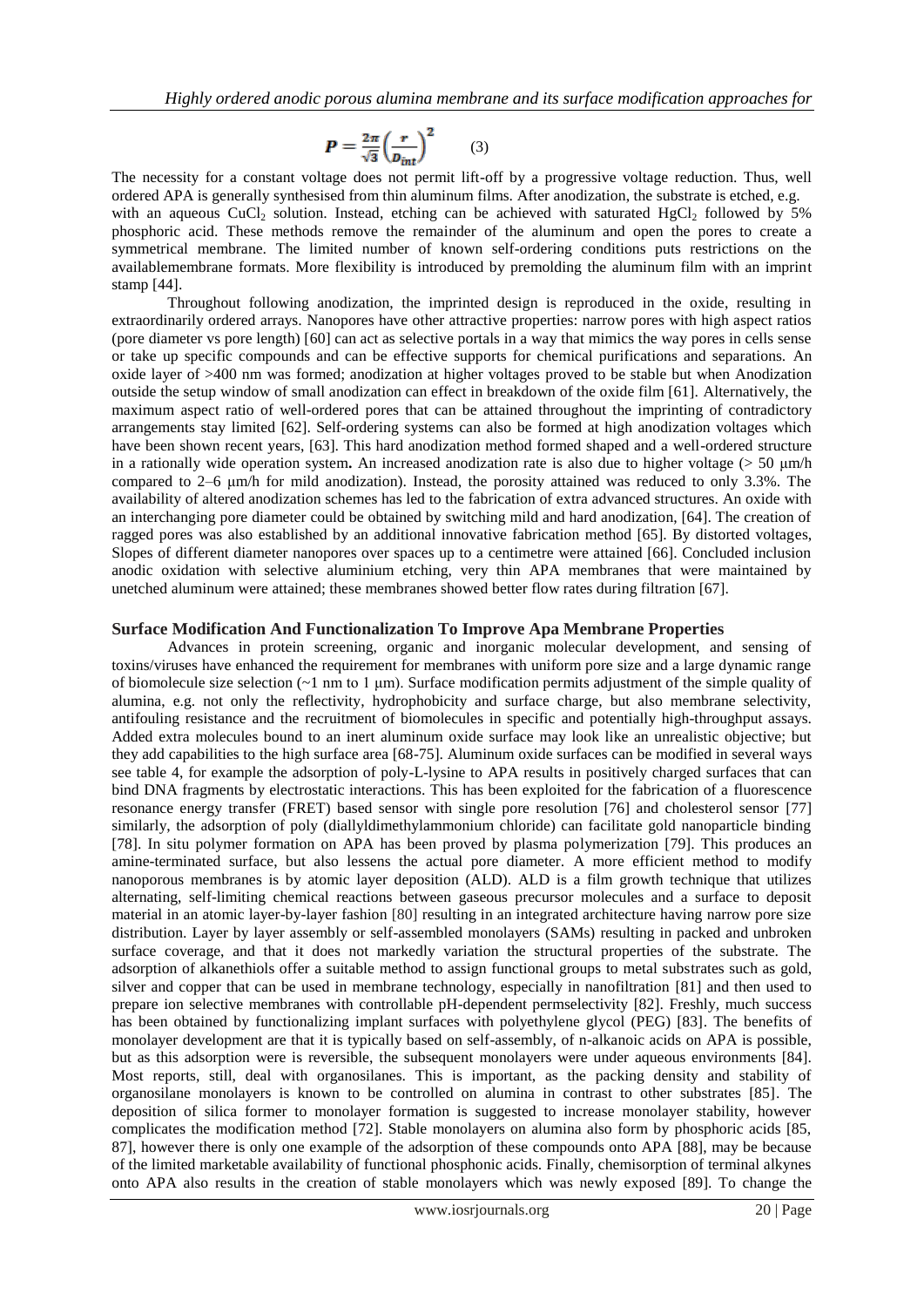surface charge of APA has been modified by applying organosilanes [70], and to produce a superhydrophobic material by hexamethlydisilane (HMDS) [90, 91] and to lessen membrane fouling [92, 93]. See the mostly used classes of compounds are to form monolayers on anodic aluminum oxide as including organosilanes, carboxylic acids, and phosphonic acids for some surface modification of anodic aluminum oxide (APA) membranes in figure 6.

 When biomedical implants come in connection with physiological surroundings, primarily three types of reactions happened to bound the long-term usage. These are (1) biofouling, (2) immune reaction as determined by biocompatibility, and (3) degradation and loss of implant material due to corrosion, dissolution, or leaching. Numerous approaches are being discovered to report these concerns such that the future medical implants interact with the host in a controlled and a predictable manner. Diamond-like carbon (DLC) thin films are another suitable material for implantable biosensors. The term diamond-like carbon is used to describe amorphous carbon that contains  $sp^3$  hybridized carbon atoms. In a recent study, [94] demonstrated that DLCcoated nanoporous alumina membranes remained free from fibrin or platelet aggregation after exposure to human platelet rich plasma. In that paper shows that no fibrin networks or platelet aggregation were observed on the surface of the DLC-coated nanoporous membrane (100 nm pore size) after exposure to human platelet rich plasma. Porous alumina is an alternative porous medium, which along with the major advantages of porous silicon offers high stability in aqueous environment at physiologically relevant pH. For this reason porous alumina recently started to receive attention as a transducer matrix [95-97]. However, there has been only limited success in porous alumina transducers based on waveguide spectroscopy [96] and a prototype interferometric detection system that required a drying step and therefore, it could not be used for the design of real-time biosensor devices**.** Dronov reported an interferometric reflectance transducer based on nanoporous alumina films with a thin semi reflective metals coating [98]. In contrast to porous silicon, this material is highly stable in aqueous environment, does not require highly toxic and corrosive substances for its preparation and can be easily surface-modified using silane chemistry. He demonstrated that such a hybrid transducer can be successfully applied for the construction of optical immunoassays. This approach takes advantage of the low refractive index of porous alumina while providing sufficient reflectivity to generate a high fidelity interferometric reflectance spectrum in water. Also, he demonstrate that fine-tuning essential functional properties of the porous layer, its permeability and size restriction, can be accomplished by an additional chemical etching step following the anodization process. One can also envisage independent modification of the interior of the pores (e.g. with a receptor or antibody) and the semireflective metal layer (e.g. with an antifouling coating) in order to enhance the system's selectivity towards specific types of analytes. He expects composite porous alumina/metal-based interferometric transducers to find practical applications in biomedical diagnostics in the near future.

 APA is highly well-suited substrate for surface enhanced Raman spectroscopy (SERS), which is an exceptionally sensitive, label-less and potentially real-time variant [99]. The surface enhancement effect is persuaded by strongly localized electromagnetic fields ('hot spots') that can be obtained by excitation of nanostructured metals. Hence, early studies used APA as a sacrificial template to form ordered metal nanostructures [100], Also, SERS-active substrates have been obtained by adsorption of silver and gold nanoparticles onto APA [101-104] These surfaces show increased sensitivity compared to planar surfaces not only because of the higher surface area, but also the optical waveguide effect. The latter was estimated to give rise to an additional enhancement of about three orders of magnitude [103] and corresponding substrates were used to detect concentrations of explosives to a sensitivity of one part in [103]. Moreover, APA was lined with a metal to obtain a surface with homogeneous SERS activity, which is hard to obtain by nanoparticle-based methods [105]. Gold deposition within the nanopores, combined with fine-tuning of the APA thickness, has been used to produce sensitive arrays [105]. Sputtering a well-ordered APA substrate with silver can result in the formation of hemispherical silver nanocaps on the outer surface. It was shown that the distance between the individual nanocaps is able to be fine-tuned, which makes these surfaces excellent SERS substrates [106]. In addition to homogeneous SERS activity, the advantages of these procedures are their easiness and scalability.

 In the study [107] Cresyl Violet (CV) dye is extensively used in biology and medicine for histological stain see optical absorption spectrum and molecular structure in inset of figure 7a. The optical spectrum of CV shows the absorption peak at around 580 nm. Though it is not fully in resonance with the excitation frequency for SERS measurement, minute resonance contribution can be expected because of the resonance frequency. SERS measurements were performed for CV dye, deposited on AuAPA SERS substrate, at different positions in the range of 300–1400 cm<sup>-1</sup>. Raman measurements were performed for CV on a flat non-patterned silicon wafer substrate and on flat gold surface as well, which can be considered as a positive control sample. The Raman spectrum of CV on Si surface, presented in figure 7(a), is relatively unremarkable, with an exponentially increasing fluorescence background and a single characteristic peak of CV at 591 cm<sup>-1</sup> with low intensity, figure 7(b) SERS spectrum of CV is also illustrated, showing the CV spectrum due to an efficient fluorescence quenching by honey-comb structure. AuAPA SERS background spectrum and Raman spectrum of CV,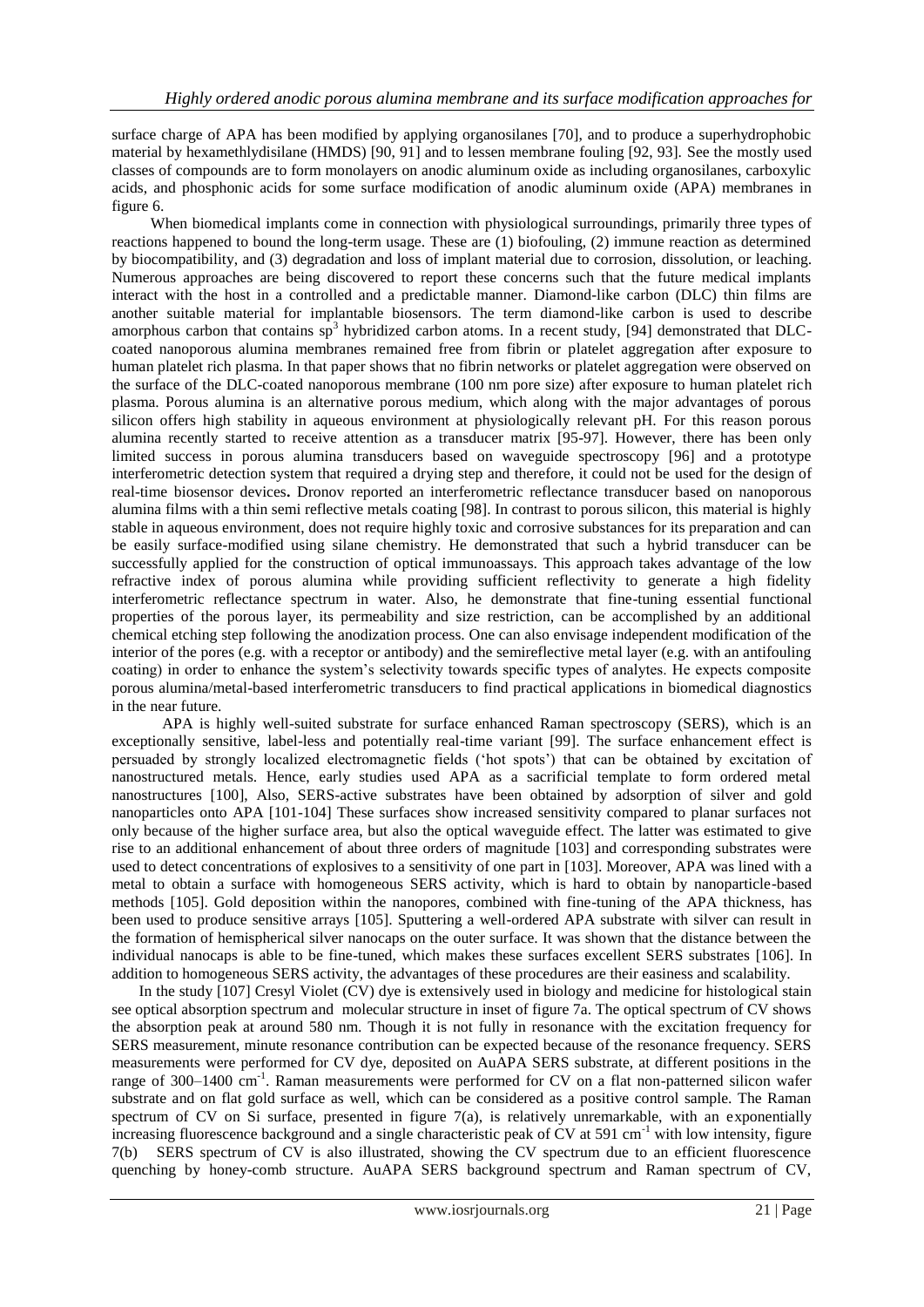deposited on flat Au surface, are shown in the inset of figure 7(c) SERS and Raman spectrum of glycin (an amino acid). A new possible way to produce large area SERS devices established by fabricated AuAPA substrates showing periodic hexagonal lattice (100 nm) with pore size of 60 nm. This method permits the production of reproducible SERS substrates without involving cost effective lithographic techniques. Also, SERS analysis was performed for CV and glycine molecules, deposited by means of chemisorption techniques. The SERS enhancement factor 'G' was estimated to be around  $10^4$  and 7  $X10^6$  with respect to the flat gold surface and to the Si substrate, respectively. Numerical simulations of AuAPA device were performed showing a maximum value of electric fields in correspondence of the edges between gold and air-pores. Moreover, the electric field enhancement is supporting experimental findings. Organised study should be carried out by varying pore size and cell thickness. Thus, an optimization of ‗G' could be achieved, opening a new route for the production of disposable SERS device.

# **V. Application Of Anodic Porous Alumina Membrane For Biomedical Application**

Alumina membranes are a class of self-organized, highly ordered and biocompatible nanomaterials with regular pore size, uniform pore density and high porosity over a large scale, thus providing an increased surface area [1]. Over and above, nanoporous APA is optically transparent, electrically insulating, chemically stable, bio-inert and biocompatible [3]. These outstanding properties are beneficial for various applications figure 8 of APA membranes in biomedical ranging from biofiltration membranes [4-6], lipid bilayer support structures [7], biosensing devices [8-12] and implant coatings [13-16] to drug delivery systems with APA capsules [3,17-19] and scaffolds for tissue engineering [20-23]**.** In implantable drug delivery or immunoisolation devices, the membrane would function as a semipermeable compartment that holds the implant or drug while allowing passage of desired molecules in a controlled manner [108]. Nanoporous membranes are also the obvious choice for in-vitro analysis, including medical diagnosis, cell evaluation, and protein separation [109]. A key challenge has been to fabricate membranes with appropriate pore size, pore density, and pore size distribution properties, in order to maximize passage of analytes and minimize passage of fouling materials [108,110-111]. Furthermore, APA nanopores are not always used on their own. They also serve as widely used template for other biocompatible nanostructures such as gold and platinum nanopillars [24-26]. Moreover, the electrochemical production of biocompatible APA templates is often combined with pre-structuring approaches such as electron beam lithography to create localized nanostructures in the nanoporous templates [30-32]. The surface of APA nanopores can also be modified with versatile methods to tailor them for specific cell growth. Moreover, nanoporous APA membranes have a low background autofluorescence, which is advantageous for cell counting applications in particular [33]. Because of these outstanding biomaterial properties nanoporous APA membranes have gained increasing interest as cell-interface substrates for manifold cell types and biomedical applications. The pore diameter of nanoporous alumina membranes can also affect the behaviour of hepatic cells [112]. The material itself showed no cytotoxic effects and the cells adhered on the membranes even without any further surface modification. Recent progress in fabrication techniques has made it possible to make such ideal membranes in expensively. The major difficulty in creating closed-loop systems that function over long periods of time within the body is the poor in-vivo performance of implantable biosensors. Enormous research efforts in the past decade have been applied to automate biological analyses and to reduce sample consumption and cost. There has been a great push toward the micro total analysis system (*μ*TAS) or lab-on-achip concept [113].

# **5.1 SEPARATION AND SORTING BIOMOLECULES**

Separation and sorting is used for isolation and purification of molecules from various biological feed streams and is important in many fields including pharmaceutical industry, food industry and biotechnology. Many techniques, including size exclusion chromatography and gel electrophoresis of biopolymers, are currently used in separation science [113,114].

The basic principles that govern size-separation through nanoporous membranes remain the same; Biomolecule driven by electric potential. By summarizing the existing theory of solute transport through nanoporous membranes, it is evaluated in terms of hydraulic permeability (L*p*) and some sort of pore-size rating [115].The hydraulic permeability indicates the porosity of the membrane. It is defined as the solvent flux through unit area of the membrane under a unit pressure difference, and it is given by equation 4, where r*p* is the pore radius,  $\eta$  is the solvent viscosity, and  $(Ak/\Delta x)$  is the ratio of surface porosity to the pore length. The pore size rating is usually expressed as molecular- weight cut off (MWCO). The MWCO is generally defined as the molecular weight for which 90% of the solute is rejected [116]. Rejection (R), which is related to ratio of the analyse concentration in the permeate  $(C_p)$  and in the feed solution  $(C_f)$ , is given by equation 5.

$$
L_{\rho} = \left(\frac{r_{\rho}^{2}}{8\eta}\right) \left(\frac{A_{k}}{\Delta x}\right) \tag{4}
$$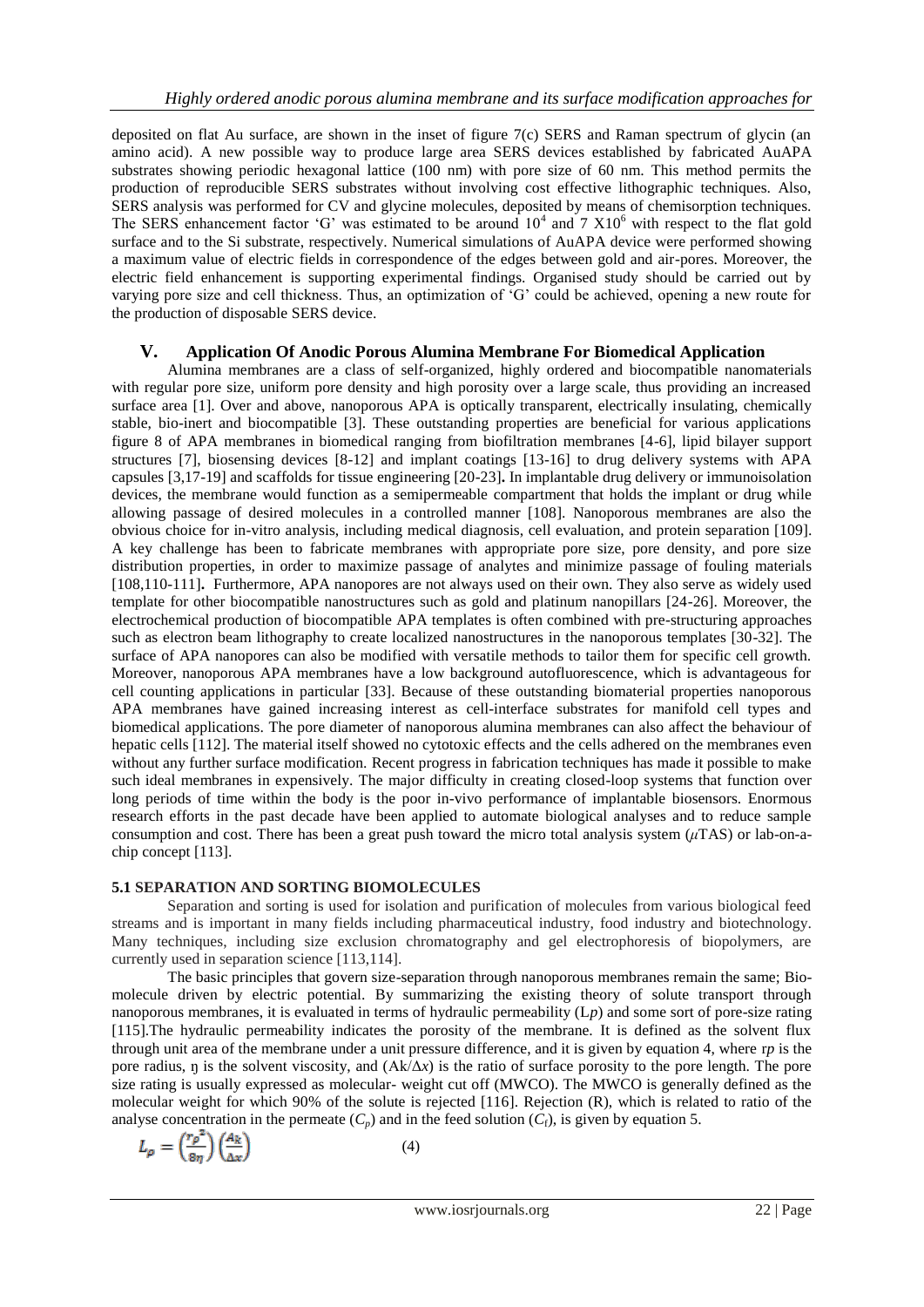$$
R = 1 - \frac{c_p}{c_f} \tag{5}
$$

Although several membranes, such as those by Whatman are available for size-based filtration, these membranes do not have all the desired 'ideal' membrane properties to separate similar size biomolecules. See figure 9 about a plan comparison of charge-based separation via a Normal membrane and a thin alumina nanoporous membrane.

Further, the unmodified anodic aluminum oxide membranes without separate modification is used to studied the electrostatic sieving effect for separation of proteins with similar molecular weights, bovine serum albumin

(BSA) and bovine hemoglobin (BHb) at pH= 4.7 (the isoelectric point of BSA) [117], Low ionic strengths exhibits large double layer thickness both on the surfaces of the protein as well the the charged surfaces of nanoporous membranes. The double layer thickness [118] is given by L*d* (equation 3).

$$
L_d = \left(\frac{\varepsilon RT}{2F^2q^2c}\right)^{1/2} \tag{6}
$$

Where *c* is the concentration, *q* is the charge number, *R* is the gas constant, *T* is the absolute temperature, and *F* is the Faraday constant. The improved selectivity of the thin anodic alumina membrane results from the relatively large flux of the neutrally charged BSA and the low flux of the positively charged BHb when nanochannel diameters become close to protein size. This is ascribed to the strong electrostatic interaction and adsorption inside the charged pore of the membrane at low ionic strength. When the pH of a solution is equal to the pI (isoelectric point) of the protein it contains, the neutral molecules do not interact electrostatically with the surface of the membrane pores, which leads to a maximum flux across it. So protein can diffuse through the pore easily. At pH values above and below the pI, charge interactions between the proteins, their counterions, and the pore surface lead to a decrease in trans membrane flux. Therefore, when pore size and protein size are close to each other, the transport of protein is highest at isoelectric point. Therefore, charge-based selection/separation is difficult to occur during a mixed protein transport experiment via the commercial alumina membrane even if one side of the membrane has similar pore size distribution as our thin anodic aluminia membrane. This shows the importance of pore size/geometry in order to make use of the electrostatic sieving effect for separation of proteins with similar molecular weights illustrates that the electrostatic interactions between proteins and pore walls are important factors in protein transport across porous membranes and that these interactions are complex. Previously, Gold nanotubule membranes have attracted attention because they can be used to control ion transport selectivity by external means, for example by changing the pH and ionic strength and applying electrical potentials [119-121].

In a more advanced study, an interesting development is the layered surface modification reported by [122-123], in which anodization and organosilane monolayer formation are repeated. This process allows one to further tune the transport properties of the membrane. By coupling (functionalized) inorganic nanoparticles to the APA surface, new properties may also be introduced to the substrate. This coupling can be enabled by modification of the APA with a polymer or organic monolayer [78], but can also be performed directly onto the APA. [67,124] Coupling of nanoparticles to the APA is often performed with the aim of Raman enhancement but also for the introduction of fluorogenic detection reagents. A modified APA membrane was created by covalently coupling fluorophore-loaded silica nanoparticles to the APA. As the fluorophore (pH rodo, Invitrogen) displays pH dependent fluorescence, the resulting surfaces can be used for screening of strains of acid-producing bacteria. An exciting and commercially viable set of applications for functionalised surfaces is the recruitment of biomolecules for specific assays potentially massively parallel with a large number of binding sites (e.g. immobilized antibodies or oligonucleotides) for different targets [125]. An elegant example is the use of APA to create silica nanotubes that are able to display functional antibodies capable of distinguishing between drug enantiomers. Such a system can selectively bind one enantiomer. An extension of this idea was to reduce the affinity of the antibody, without eliminating selectivity, using DMSO as a co-solvent. This allows an APA surface to be used as a chromatography system efficiently billions of nano-chromatography columns in parallel, for the separation of high value biomolecules [74].

#### **5.2 BIOSENSOR**

Studies by Madaras & Buck (1996) [126] others have indicated that biosensor membranes should exhibit low protein fouling, controlled porosity (e.g. minimal pore-to-pore variation) as well as low thickness values in order to enable the biosensor to rapidly respond to fluctuations in analyte concentrations. The enzyme glucose oxidase has also been encapsulated in APA membranes to develop electrochemical biosensors, which measure the enzyme activity [85]. Pore sizes in this study ranged from 30 to 80 nm, and the outer surface of the biocapsule sensor was coated with the biopolymer chitosan to increase the enzyme stability within the capsule.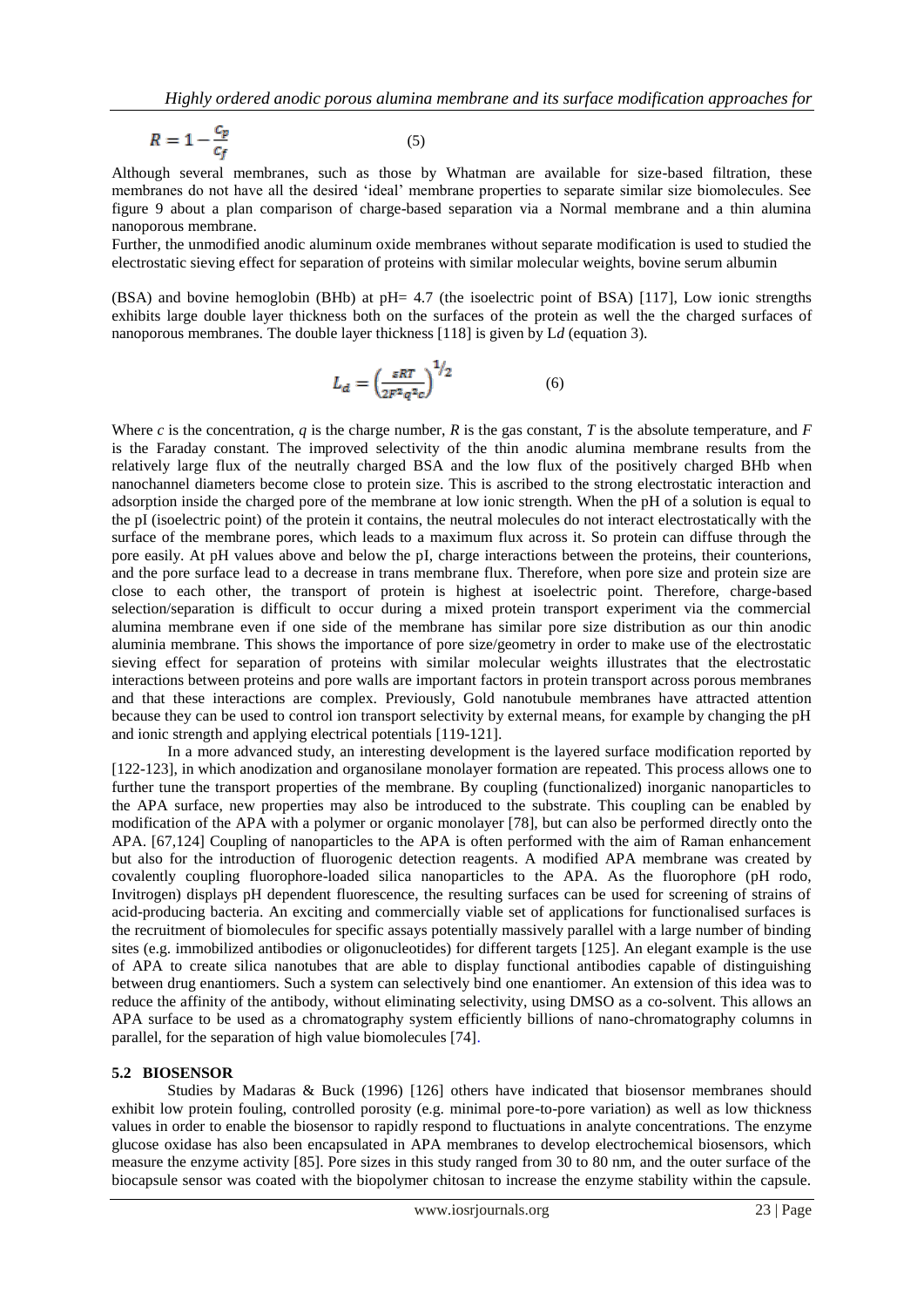When the pore diameter enhanced a larger amount of enzyme could be stored in the pores. For smaller diameters a slower response of the sensor was observed, which was slowest for a pore diameter of 40 nm in a 150 µm thick pore. The large surface area of the nanoporous alumina membrane allowed relatively large amounts of enzyme to be incorporated. Yang *et al.* 2007 [127] immobilized urease on nanoporous alumina membranes; the immobilized enzyme served as the basis of an electrode-separated piezoelectric sensor. The urea sensor exhibited short response times, high selectivity for urea as well as long-term storage stability. La Flamme *et al.*  (2007) [128] examined the use of nanoporous alumina and poly (ethylene glycol)-modified nanoporous alumina as membranes for immunoisolation devices. The surfaces of nanoporous alumina membranes were modified with poly (ethylene glycol) in order to resist the adhesion of blood proteins as well as immune cells; proteins and cells may block pores and reduce diffusion across an immunoisolation device membrane. One of the gains of APA arrays is that information on binding kinetics (e.g. kinase interacting with a peptide substrate and how kinase inhibitors affect such an interaction) can be obtained; something that is possibly valued to drug selection processes [129]. Similarly, surface functionalization may also permit the addition of cell-specific finding reagents and cell-capture agents. This may permit the recruitment, culture and detection of specific sorts of bacteria. These types of assays are likely to have extra roles in the presentation for microorganisms not only for industrial applications, but also in the detection of infections in medical diagnostics. Further, a recent study proposed a large-area SERS device with efficient fluorescence quenching capability of APA templates with various pore size and wall thickness as small as 15 and 36 nm, nano-patterned SERS substrate, with excellent control and reproducibility of plasmon-polaritons generation, shows very efficient enhanced Raman signal in the presence of intrinsically fluorescent molecules such as cresyl violet, rhodamine, and green fluorescent protein [130]. This work determines that, when the nanostructures are properly designed and fabricated, Raman and fluorescence spectroscopy can be used in combination to obtain complementary molecular informations. Theoretical simulation shows excellent agreement with the experimental findings. The SERS enhancement factor 'G' is found to be  $10^3 - 10^4$ , with respect to flat gold surface when the molecules are supposed to be closely packed, with considerable fluorescence suppression, make these substrates disposable, opening the way to their large-scale and real application as a biosensor.

# **5.3 CELL CULTURE**

The surface of APA nanopores can also be modified with versatile methods to tailor them for specific cell growth. In addition, nanoporous APA membranes have a low-background autofluorescence, which is advantageous for cell counting applications in particular [131]. APA membranes with diameters ranging from 13 to 150 nm are currently fabricated by Synkera Technologies (US), and nanoporous APA cell culture chips with up to 180000 micron-sized growth compartments are produced by Micro dish in the Netherlands. Since nano topographic features of a biomaterial such as nanoporous APA influence its interaction with biological tissues or cells [132, 133]. A study of the growth of neuronal cell on nanoporous APA membranes is composed in table 5. Customized APA nanopores have been used in these surveys as well as commercially available alumina membranes, and different coatings and surface modifications were employed. In a study [133] Cell proliferation increased with an increase in pore diameter and was highest on substrates with 200 nm pores. In contrast, cell functionality was fostered on membranes with small pore diameters of around 50 nm. This suggests that it is possible to directly influence the response of HepG2 cells to the nanoporous substrates by varying the pore size of the membranes. This proved that nanometer surface features of a biomaterial are a key component during their interactions with biological tissues or cells.

# **5.4 APA MEMBRANE FOR IMMUNOISOLATION AND DRUG DELIVERY APPLICATION**

Over the past years nanoporous alumina membranes have been introduced into several drug delivery and immunoisolation applications [134]. In broad, immunoisolation is the method of protective implanted material such as biopolymer; cells or drugs release carriers from immune reactions. It can be proficient by encapsulation porous alumina semipermeable membrane. In 2002, biocapsules produced from APA have been presented by Gong et al. to encapsulate molecules of different molecular weight. Molecular diffusion characteristics from the APA capsules could be well controlled for the two model drugs fluorescein and FITC dextran by adjusting the pore size from 25 to 55 nm [17]. The diffusion of molecules larger than a critical size could also be prevented in this study. Using multiple anodization voltages La Flamme et al. were even able to produce APA capsules with branched pores where single branches had diameters of less than 10 nm. In a follow up study biocapsules with pore sizes of 75 nm were found to be more durable than comparable polymeric immunoisolation designs [128]. These pores are big sufficient to permit smaller molecules for example glucose, oxygen and insulin to pass, however are small sufficient to hinder the passage of considerable bigger immune reactions molecules such as immunoglobulin which suggests that the APA biocapsules could be used to protect cell grafts *in vivo*. When pancreatic B-cell line (MIN6) were encapsulated in these APA capsules for 24 hours they exhibited good viability. Yet, the cells were spread inhomogeneously within the capsule, which might be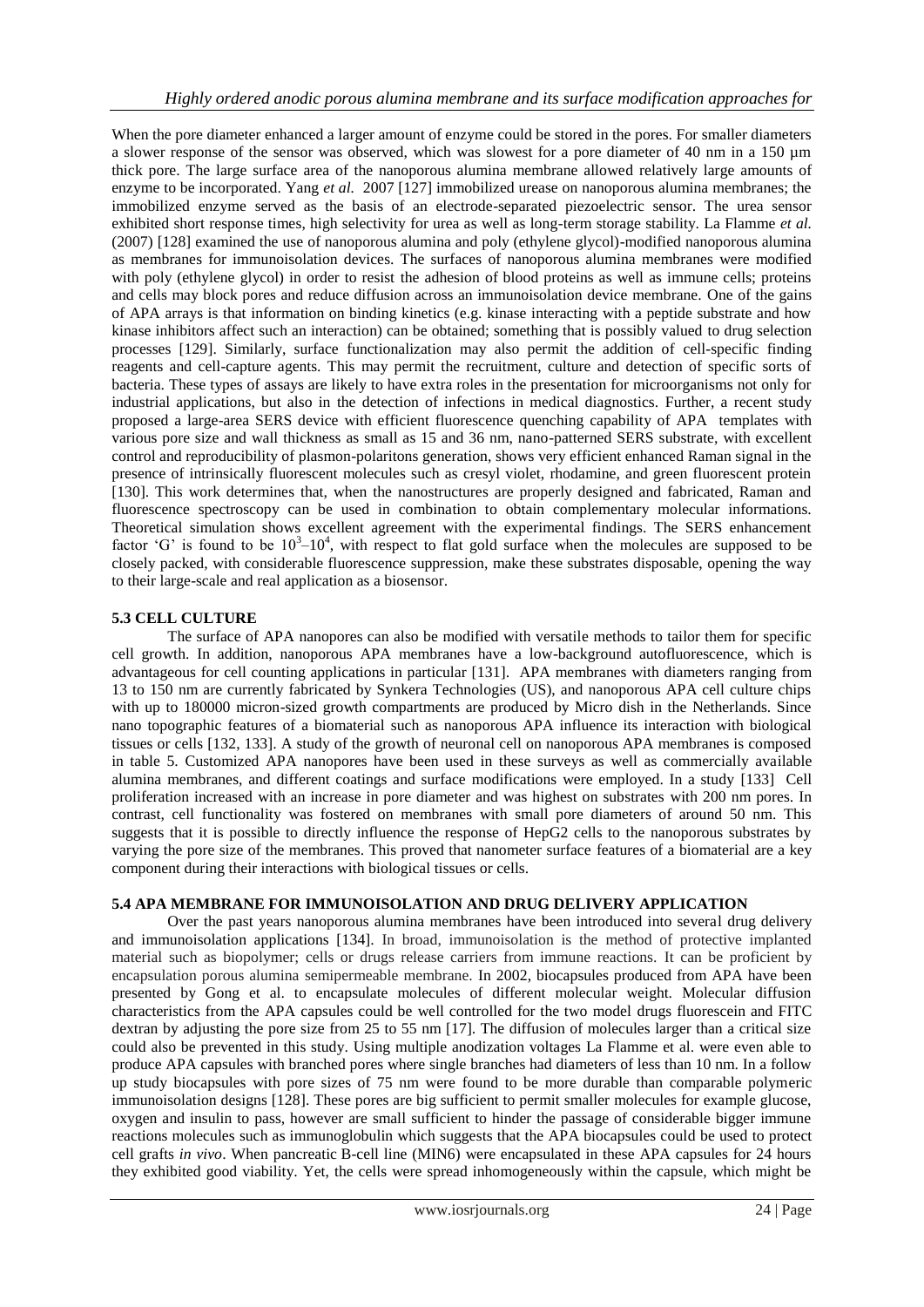because of limited nutrient access in the nanoarchitecture. When various glucose stimuli were applied to the encapsulated insulin- secreting MIN6 cells they showed a dynamic response, which will enable future encapsulation strategies for the treatment of diabetes. Like in the artificial pancreas, insulin discharging pancreatic cells is captured inside an immunoisolating device and a semipermeable membrane action as a boundary between the cells and the body [128]. The capsules have many appealing features for cellular encapsulation applications.

Nanoporous membranes offer a single method for regulating the passage level of not only proteins and additional biological molecules, but also drugs. One possible application is self-regulated drug delivery, in which passage of a captured drug is regulated based on a change in a given physiologic parameter. The functionality of the majority of these smart membranes like porous alumina is based on reversible expansion and collapse of responsive polymers integrated into the membranes that regulate fluid/molecular transport through the pores and provide a chemomechanical effect see in figure 10**.** In implantable drug delivery or immunisolation devices the membrane would function as a semipermeable compartment that holds the implant or dug while allowing passage of desired molecules in controlled manner. The purpose of controlled delivery systems is to administer drugs in a chosen way for more effective therapy and to eliminate the possibility of improper dosing. Surface modification, including the surface at the pore mouth, can have profound influences on the transport rate of specific drugs. Moreover, size, porosity, and membrane thickness offer an attractive route for making capsules that may be used for providing controlled release of pharmacologic agents [135]. For example; nanoporous materials are researched for use in drug eluting stents to treat coronary artery disease [136]. Recently, nanoporous inorganic membranes have been tested for sustained release of ophthalmic drugs to treat conditions related to the eye [137]. Recently, APA membranes with 20 nm large pores were also presented as drug carrier for the release of amoxicillin [18]. Over 5 weeks a controlled, sustained release of the model drug was observed with an antibiotic release being proportional to the square root of time. The enzyme glucose oxidase has also been encapsulated in APA membranes to develop electrochemical biosensors, which measure the enzyme activity [85]. Pore sizes in this study ranged from 30 to 80 nm, and the outer surface of the biocapsule sensor was coated with the biopolymer chitosan to increase the enzyme stability within the capsule. When the pore diameter enhanced a larger amount of enzyme could be stored in the pores. For smaller diameters a slower response of the sensor was observed, which was slowest for a pore diameter of 40 nm in a 150 µm thick pore. Drug loaded nanoporous APA membranes have also been used as stent coatings to prevent restenosis after coronary intervention. Wieneke et al. coated 316 L stainless steel coronary stents with 500 nm of nanoporous APA and loaded them with the immunosuppressive drug tacrolimus (FK506), which also inhibits the growth of human vascular smooth muscle cells [138,1396]. The nanoporous APA coating on its own showed good biocompatibility in the rabbit carotid artery model. Implanting drug-eluting APA stents with FK506 in the common carotid artery of New Zealand rabbits for 28 days reduced the formation of neointima scar tissue by 50% and also yielded a lower inflammatory response by inhibiting the release of pro-inflammatory cytokines. When studying the i*n vitro* drug release of tacrolimus from APA coated stents a cumulative release was measured within the first 144 hours. After 72 hours approximately 75% of the loaded drug had been eluted 25% were still trapped in the APA nanopores [140]. These findings will be advantageous for the future development of nanoporous APA stent coatings, for which further continuing investigations on the biocompatibility and the reendothelialisation are necessary in future [138]. Antiangiogenic and antioxidant drugs were also loaded into capsules of APA membranes with 20 nm pore size by Orosz et al. to study their diffusion behaviour through this nanoarchitecture [141]. They cultivated human retinal endothelial cells (HREC) on the nanomembranes and exposed them to catalase, vitamin C and endostatin respectively. When vitamin C diffused through the membrane it was found to modulate the HREC's ability to survive and grow. The antiangiogenic molecule endostatin could block the growth of HREC after it diffused through the APA nanopores. Moreover, diffused catalase was able to defend the HREC culture on the APA membrane from the cytotoxic effects of hydrogen peroxide. Thus, implantable biocapsules from APA can also be applied in future to deliver various drugs of ophthalmic interest.

#### **5.5 ANODIC POROUS ALUMINA IN FUNCTIONAL PROTEOMICS AND NANOCRSTALLOGRAPHY**

As alumina oxide  $(Al_2O_3)$  is inert towards the macromolecules. The stability and dynamic range of microarrays printed with purified protein have hampered their widespread adoption. Moreover, APA offer many qualities like high surface area expansion, better microfluidic properties, flexibility in porous dimension and confinement possessions as a mean for selectivity and maximization of light emission. The most common difficult is still remaining on planar microarray supports is spot concentration and accumulation, which leads to non-uniform intensity profiles; in that respect porous materials with improved microfluidic properties, can be solution. On the other hand, the high throughput protein crystallography including this using nano volume allows to considerably reducing amount of protein used for crystallization trail. Normally, crystallization on the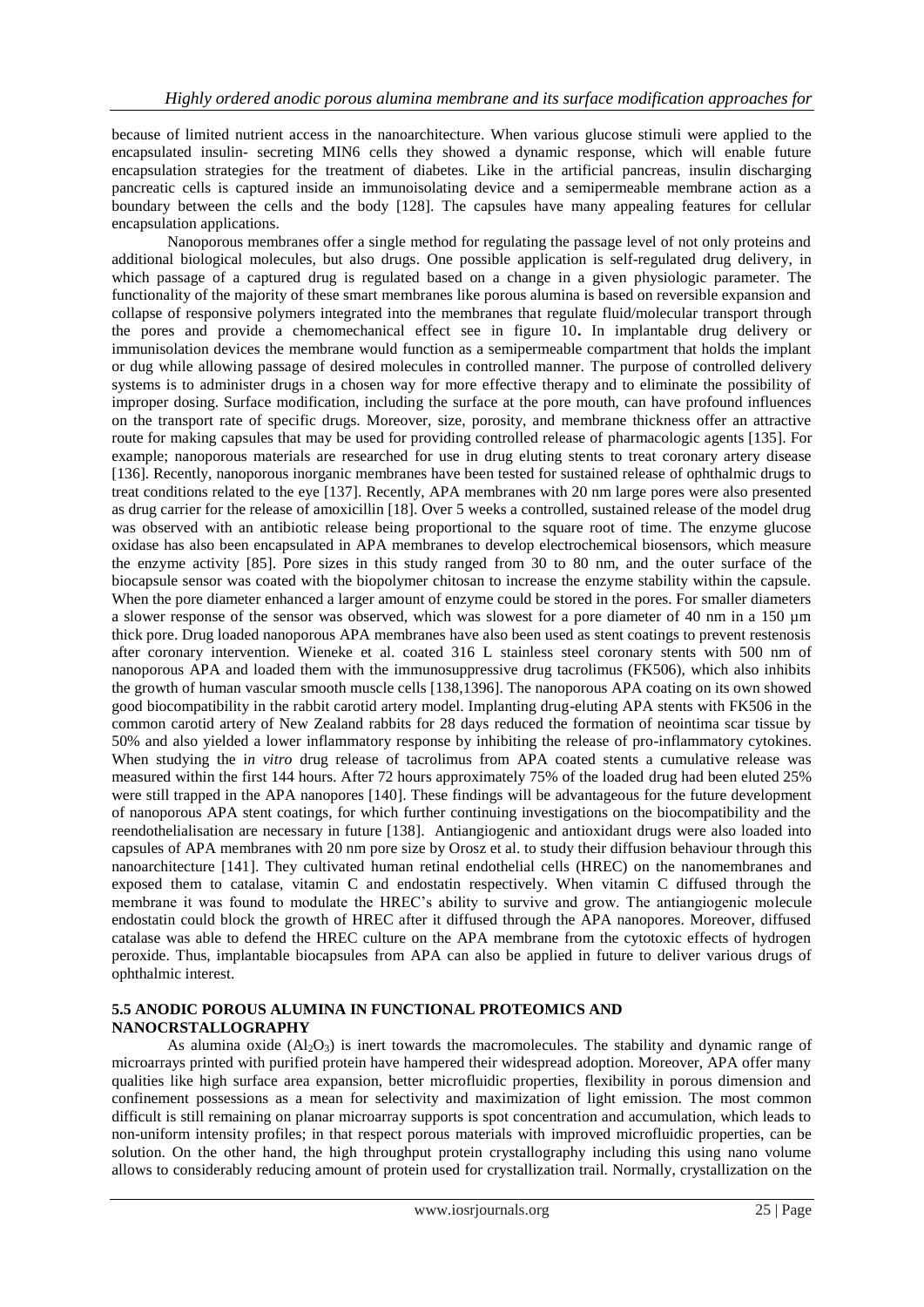porous support needs even lesser amount of protein in contrast classical in volume crystallization [142]. This principal can be applied for the APA-cell free combined technique, but with considerable more effect on the crystallization process itself. Taking an alternate approach, the Nucleic Acid Programmable Protein Array (NAPPA) is constructed by spotting protein-encoding plasmid DNA at high density, in addressable way, on an array surface. The Nucleic acid-Programmable Protein Array (NAPPA) is a novel protein microarray. NAPPA eliminates the need of purified proteins by spotting plasmid DNA instead of proteins. All the genes on the array are then simultaneously transcribed/translated in a cell-free system; the resulting proteins are immobilized in situ. Label-free protein–protein interactions were recently monitored using self-assembling protein NAPPA microarrays and anodic porous alumina [143] in an attempt to monitor the proteome alteration associated with cell proliferation, differentiation and neoplastic transformation. As such, the NAPPA platform offers a unique and viable alternative that circumvents many of the inherent limitations of spotted protein arrays, enabling diverse functional protein studies including protein–small molecule, protein-protein, antigen-antibody, and protein–nucleic acid interactions. Moreover, Label-free NAPPA technology, in combination with protein nanobiocrystallography and its possible future development using anodic porous alumina along with a cell-free expression system as specified in [144] and, appear to form a single approach capable of effectively solving the numerous problems still present in medical diagnosis and therapy [145].

# **VI. Conclusion And Future Perspective**

Diverse and inventive minds have seized upon the properties of APA and exploited this material in biomedical applications as wide-ranging as molecular separations, high throughput screening, drug delivery and sensors. The structural properties of APA have been transferred to other materials, as inverse structures (nanotubes and nanowires) or by replicating the pore pattern by using the APA as a shadow mask. Improvements in the basic structure of APA have resulted in more regular pores. Alterations in the surface properties of APA have been achieved by chemical functionalization. Functionalization has allowed fine-tuning of basic surface charge and hydrophobicity, but also the specific capture of biomolecules, facilitating highly multiplexed assays. Despite intense interest, we still do not completely understand the self-ordering process that anodization brings to aluminum. Therefore, it is necessary to investigate this phenomenon more completely, which should, in turn, unlock further advances in controlling and extending the range of APA variants available. Surface chemistry, to date, generally functionalizes APA in limited ways. The use of surface modification technique to improve the function of nonporous alumina membrane is reviewed. Even the extensive research carried out in fabrication, characterization and modification of nanoporous alumina membrane materials, there are still several challenges that must be overcome in order to create synthetic nanopore systems that behave similarly to their biological counterparts. Appropriate control of the pore size, pore charge, ionic strength and pH can tune the protein transport through nanoporous alumina membrane membranes for use as mass transfer gates. Existing commercial membranes offer inexpensive means to separate bioanalytical applications such as large-scale preconcentration. On the other hand, development of truly nanoscale devices calls for more controlled pore architecture and the ability to sort and dispense molecules very precisely. Pore geometry, biocompatibility, and biofouling resistance are central issues for APA membranes that are used as interfaces in implantable devices. The effort to find suitable nanoporous interfaces for the diverse biomedical applications will rely on an interdisciplinary approach involving materials science, chemistry, biology, and engineering. Many challenges lie ahead when developing nonfouling nanoporous APA membrane that is suitable for longterm in vivo biomedical applications. Surface modification by coating nanoporous membranes with inorganic as well as organic materials is currently being explored. While techniques such as modification with grafted polymers and self-assembled polymers have given promising results during *in vitro* testing, *in vivo* testing will be conducted in the future. An example for such a smart membrane is pore surface modification with responsive polymers that undergo a conformational transition in response to stimuli such as pH, [146,147] temperature, [148] and ion concentration [149]. A significant challenge is to construct composite nanoporous membranes that respond to multiple stimuli. Such novel systems can be used in nano/microscale chips for programmable drug delivery and biomolecular analysis. Several chemistries exist but generally the same modification is made across a piece of this material. Where different biomolecules are recruited to different areas (e.g. in fabricating a microarray with different biomolecules in different spots) then this is usually done by printing and a secondary conjugation. In the future we may expect higher resolution and more versatile surface chemistries. Two trends in detection methods are supportive of multiplexed assays on APA. The principal is linked to the benefits that the material passes in relations of optical imaging procedures (SERS, optical wave guides). If these refined and influential procedures can be taken to the market then this opens up main types of reagent free imaging. Furthermore, progresses in modest and economy lighting procedures, mainly LEDs [150], and the development of new detection reagents (nanoparticles) should permit fluorescence-based detection methods to rise in power. Developments in imaging, for example low cost digital data capture, USB microscopes, direct detection of cell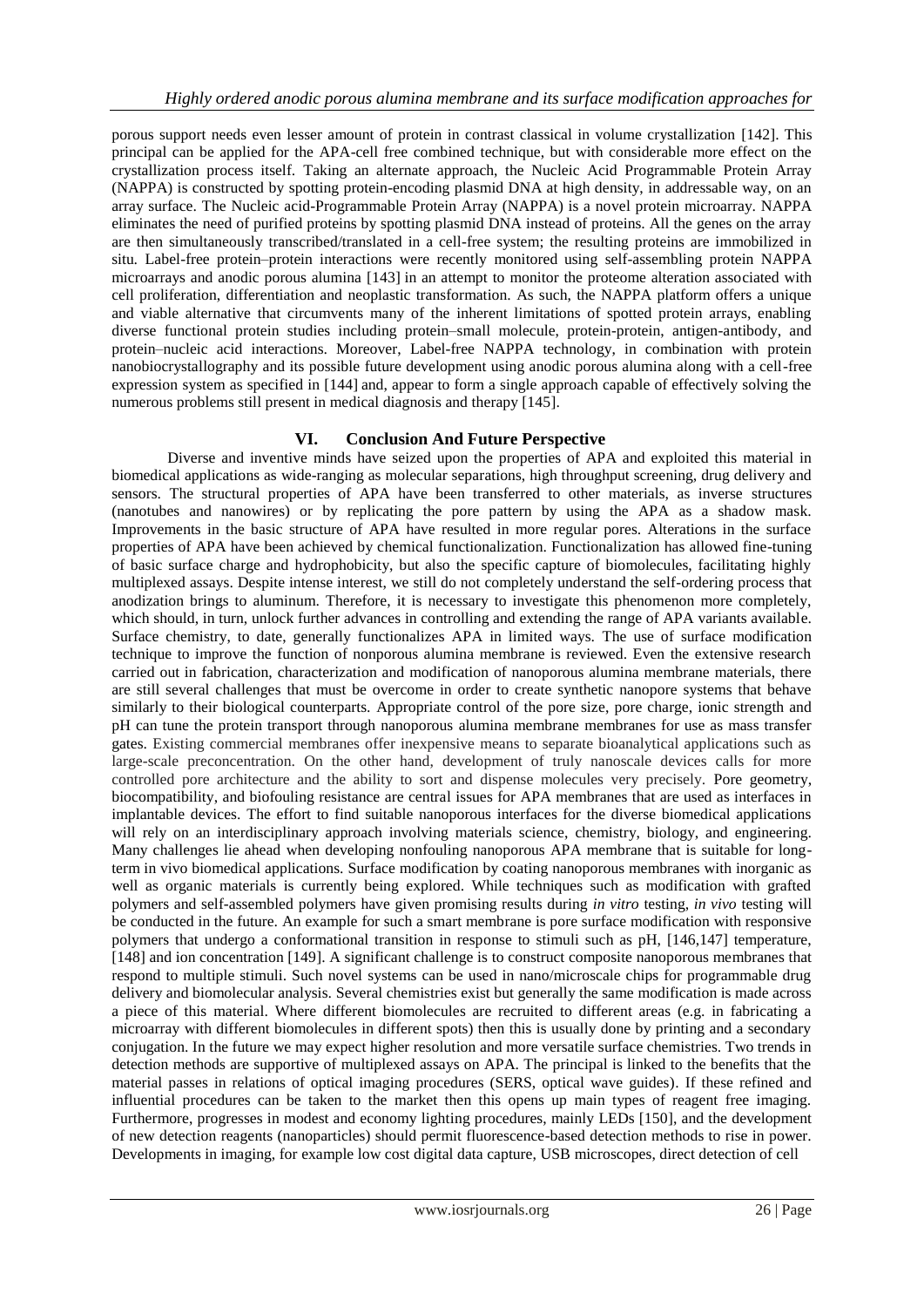autofluorescence using CCD chips [151] can be likely to aid wider usage. The cut in LED prices and price-perpixel of digital data capture supports the growing lessening of microbial culture with cheap and point-of-testing and/or online read-out means, an objective that has been defined as tele microbiology [152]. One logical, but not completely cool, step would be assays that mix elements from both technology streams. This would consent a mixture of phenotyping and genotyping, or identification of a target organism joined with an analysis of whether it is feasible and what it is proficient of (e.g. pathogenicity or carcogenicity). This objective could be succeeded on APA systems by capturing organisms based around their surface properties (e.g. an antibody) followed by culture; or the reverse — culture and molecular analysis. Materials can have a major impact on biotechnology. For example, relatively simple and inexpensive plastics have transformed many aspects including cell growth and high throughput screening through disposables, such as the multiwell plate and the disposable Petri dish. We are only just learning to leverage the potential of nanoporous materials in biology, but it is our expectation that such materials, including APA, will have a significant impact too.

#### **References**

- [1] Haynes, C.L. and Van Duyne, R.P. (2003) Plasmon-sampled surface enhanced Raman excitation spectroscopy. J. Phys. Chem. B 107, 7426–7433
- [2] Landskron, K. et al. (2003) Periodic mesoporous organosilicas containing interconnected [Si (CH2)] 3 rings. Science 302, 266– 269
- [3] Anne Julbe, David Farrusseng,Christian Guizard, Porous ceramic membranes for catalytic reactors overview and new ideas Journal of membrane science Volumes 181,Issue1, Pages 3-20
- [4] Tong, H.D. et al. (2004) Silicon nitride nanosieve membrane. Nano Lett.4, 283–287
- [5] Osmanbeyoglu, H.U. et al. (2009) Thin alumina nanoporous membranes for similar size biomolecule separation. J. Membr. Sci.343, 1–6
- [6] Striemer, C.C. et al. (2007) Charge- and size-based separation of macromolecules using ultrathin silicon membranes. Nature 445, 749–753
- [7] Vlassiouk, I. et al. (2004) ‗Direct' detection and separation of DNA using nanoporous alumina filters. Langmuir 20, 9913–9915 [8] Haes, A.J. et al. (2004), A nanoscale optical biosensor: the long range distance dependence of the localized surface plasmon
	- resonance of noble metal nanoparticles. J. Phys. Chem. B 108, 109–116
- [9] Venkatesan, B.M. et al. (2009), Highly sensitive, mechanically stable nanopore sensors for DNA analysis. Adv. Mater. 21, 2771– 2776
- [10] VGrasso V Lambertini, P Ghisellini, F Valerio, E Stura, P Perlo and C Nicolini , Nanostructuring of a porous alumina matrix for a biomolecular microarray Nanotechnology 17 (2006) 795–798
- [11] Howorka, S. et al. (2001) Sequence-specific detection of individual DNA strands using engineered nanopores. Nat. Biotechnol. 19, 636–639
- [12] Dimitrov, V. et al. (2010) Nanopores in solid-state membranes engineered for single molecule detection. Nanotechnology 21, 1– 11
- [13] Gu, L.Q. and Shim, J.W. (2010) Single molecule sensing by nanopores and nanopore devices. Analyst 135, 441–451
- [14] Poinern GEJ, Shackleton R, Mamum SI, Fawcett D. Significance of novel bioinorganic aluminum oxide nanoscaffolds for promoting cellular response. Nano Sci Appl 2011; 4:11–24
- [15] Bolton J, Bailey TS, Rzayev J. Large pore size nanoporous materials from the selfassembly of asymmetric bottlebrush blocks copolymers. Nanoletters 2011. Doi:10.1021/am2000533.
- [16] Han, J.Y. et al. (2008) Molecular sieving using nanofilters: past, present and future. Lab. Chip 8, 23-33
- [17] Keller, F.; Hunter, M. S.; Robinson, D. L. *J. Electrochem. Soc.* 1953, 100, 411.
- [18] Diggle, J. W.; Downie, T. C.; Goulding, C. W. *Chem. Rev.* 1969, *69*, 365.
- 
- [19] Thompson, G. E. *Thin Solid Films* 1997, *297*, 192. [20] Keller, F.; Hunter, M. S.; Robinson, D. L. *J. Electrochem. Soc.*1953, *100*, 411,
- [21] Furneaux, R. C.; Rigby, W. R.; Davidson, A. P. *Nature* 1989,*337*, 147.
- [22] Martin, C. R. *Science* 1994, *266*, 1961.
- [23] Li, A.-P.; Mu¨ ller, F.; Birner, A.; Nielsch, K.; Go¨sele, U. *Adv. Mater.* **1999**, 11, 483.
- [24] Mu¨ ller, F.; Birner, A.; Schilling, J.; Li, A.-P.; Nielsch, K.; Go¨sele, U.; Lihmann, V. *Microsyst. Technol.* 2002, *8*, 7.
- [25] Rurack, K. and Martinez-Manez, R. (2010), The Supramolecular Chemistry of Organic–Inorganic Hybrid Materials, John Wiley & Sons
- [26] C. T. Kresge,M.E.Leonowicz,W. J.Roth, J. C. Vartuli and J. S. Beck, Nature, 1992, 359, 710.<br>[27] D. Zhao, J. Feng, Q. Huo, N. Melosh, G. H. Fredrickson, B. F. Chmelka and G. D. Stucky, Sc
- D. Zhao, J. Feng, Q. Huo, N. Melosh, G. H. Fredrickson, B. F. Chmelka and G. D. Stucky, Science, 1998, 279, 548.
- [28] G. J. de A. A. Soler-Illia, C. Sanchez, B. Lebeau and J. Patarin, Chem. Rev., 2002, 102, 4093.
- [29] J.Cejka, Appl. Catal., A, 2003, 254, 327.<br>[30] G. E. Thompson, *Thin Solid Films* 1997
- [30] G. E. Thompson, *Thin Solid Films* 1997, *297,* 192.
- [31] Nielsch K, Choi J, Schwirn K, Wehrspohn RB, Gosele U. Self-ordering regimes of porous alumina: The 10% porosity rule. Nanoletters 2002; 2:677–80.
- 
- [32] G. E. Thompson, G. C. Wood, *Nature* 1981**,** *290,* 230. [33] T. Iijima , S. Kato , R. Ikeda , S. Ohki , G. Kido , M. Tansho , T. Shimizu , *Chem. Lett.* **2005,** *34,* 1286
- [34] Landskron, K. et al. (2003) Periodic mesoporous organosilicas containing interconnected [Si (CH2)] 3 rings. Science 302, 266– 269 [35] Chu, K.L. et al. (2006) An improved miniature direct formic acid fuel cell based on nanoporous silicon for portable power
- generation. J. Electrochem. Soc. 153, A1562–A1567
- [36] Tong, H.D. et al. (2004) Silicon nitride nanosieve membrane. Nano Lett. 4, 283–287
- [37] Osmanbeyoglu, H.U. et al. (2009) Thin alumina nanoporous membranes for similar size biomolecule separation. J. Membr. Sci. 343, 1–6
- [38] Striemer, C.C. et al. (2007) Charge- and size-based separation of macromolecules using ultrathin silicon membranes. Nature 445, 749–753
- [39] Vlassiouk, I. et al. (2004) ‗Direct' detection and separation of DNA using nanoporous alumina filters. Langmuir 20, 9913–9915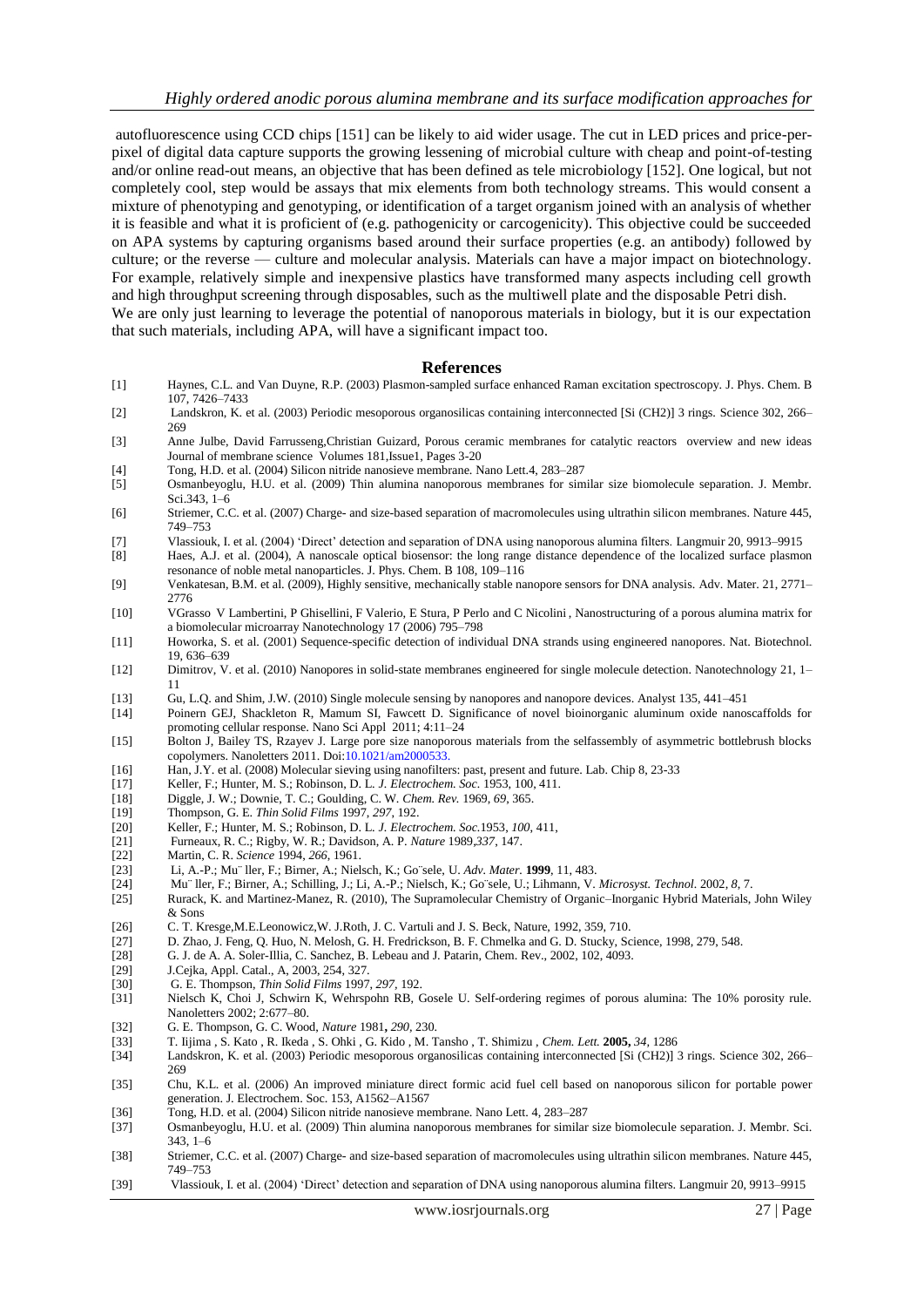- [40] Chem. common 2005, 1986-1987, Indian Journal of Science and Technology, Vol. 3 No. 10 (Oct 2010). [41] Indian Journal of Science and Technology, Vol. 3 No. 10 (Oct 2010)).<br>[42] Haes, A.J. et al. (2004) A nanoscale optical biosensor: the long rar Haes, A.J. et al. (2004) A nanoscale optical biosensor: the long range distance dependence of the localized surface plasmon resonance of noble metal nanoparticles. J. Phys. Chem. B 108, 109–116 [43] Masuda H, Satoh M. Fabrication of gold nanodot array using anodic porous alumina as an evaporation mask. Jpn J Appl Phys 2 Lett 1996; 35:L126–9. [44] Masuda H, Yamada H, Satoh M, Asoh H, Nakao M, Tamamura T. Highly ordered nanochannel-array architecture in anodic alumina. Appl Phys Lett 1997;71:2770–2.) [45] Li FY, Zhang L, Metzger RM. On the growth of highly ordered pores in anodized aluminum oxide. Chem Mater 1998;10(9):2470-80. [46] Su ZX, Zhou WZ. Formation mechanism of porous anodic aluminium and titanium oxides. Adv Mater 2008;20(19):3663–7. [47] Despic A, Parkhutik VP. Electrochemistry of aluminum in aqueous solutions and physics of its anodic oxide. In: Bokris JO, White RE, Conway BE. [48] Valand T, Heusler KE. Reactions at the oxide-electrolyte interface of anodic oxide films on aluminum. J Electroanal Chem 1983; 149(1-2):71-82. [49] Su ZX, Hahner G, Zhou WZ. Investigation of the pore formation in anodic aluminium oxide. J Mater Chem 2008;18(47):5787-
- 95. [50] Plumb RC. Studies of the anodic behaviour of aluminium. II. Coulometry of barrier layer production. J Electrochem Soc 1958; 105(9):498–502.
- [51] Dorsey, Jr. GA. The characterization of anodic aluminas Composition of films from acid electrolytes. J Electrochem Soc 1966; 113(2):169–72.
- 
- [52] Thompson GE, Wood GC. Porous anodic film formation on aluminium. Nature 1981;290(5803):230-2. [53] Siejka J, Ortega C. An O18 study of field-assisted pore formation in compact anodic oxide films on aluminum. J Electrochem Soc 1977; 124(6):883-91.
- [54] J. Electochem. Soc. 148, B152 (2001)<br>[55] Book chapter 3 highly Ordered Nanc
- [55] Book, chapter 3, highly Ordered Nanohole Arrays in Anodic Porous Alumina.<br>[56] Oju T, Jiang J, Zhang W, Lang X, Yu X, Chu PK. High-sensitivity and stable
- [56] Qiu T, Jiang J, Zhang W, Lang X, Yu X, Chu PK. High-sensitivity and stable cellular fluorescence imaging by patterned silver nanocap arrays. ACS Appl Mater Interface 2010; 2:2465–70.
- [57] M. Salerno, N. Patra, R. Cingolani, Nanoscale Res. Lett. 4 (2009) 865–872.
- [58]. G. Das N. Patra A. Gopalakrishanan R. Proietti Zaccaria A. Toma S. Thorat E. Di Fabrizio , A. Diaspro M. Salerno, Microelectronic Engineering 97 (2012) 383–3860
- [ 59 ] Masuda H, Fukuda K. Ordered metal nanohole arrays made by a 2-step replication of honeycomb structures of anodic alumina. Science 1995; 268:1466–8.
- [60] Bolton J, Bailey TS, Rzayev J. Large pore size nanoporous materials from the selfassemblyof asymmetric bottlebrush block copolymers. Nanoletters 2011. doi: 10.1021/am2000533.
- [61] Ono S, Saito M, Ishiguro M, Asoh H. Controlling factor of self-ordering of anodic porous alumina. J Electrochem Soc 2004; 151:B473–8.
- [62] Asoh H, Nishio K, Nakao M, Tamamura T, Masuda H. Conditions for fabrication of ideally ordered anodic porous alumina using pretextured Al. J Electrochem Soc 2001;148:B152–6.
- [63] Lee W, Ji R, Gosele U, Nielsch K. Fast fabrication of long-range ordered porous alumina membranes by hard anodization. Nat Mater 2006; 5:741–7.
- [64] Lee W. The anodization of aluminium for nanotechnology applications. J Metall 2010; 62:57–63.
- [65] Li DD, Zhao LA, Jiang CH, Lu JG. Formation of anodic aluminum oxide with serrated nanochannels. Nano Lett 2010; 10:2766– 71.
- [66] Kant K, Low SP, Marshal A, Shapter JG, Losic D. Nanopore gradients on porous aluminium oxide generated by non-uniform anodization of aluminium. ACS Appl Mater Interfaces 2010; 2:3447–54.
- [67] Thormann A, Teuscher N, Pfannmoller M, Rothe U, Heilmann A. Nanoporous aluminiumoxide membranes for filtration and biofunctionalalization. Small 2007; 6:1032–40.
- [68] Mateo JN, Kulkarni SS, Das L, Bandyopadhyay S, Tepper GC, Wynne KJ, et al. Wetting behavior of polymer coated nanoporous anodic alumina films: transition from super-hydrophilicity to super hydrophobicity. Nanotechnology 2011; 22. doi: 10.1088/0957-4484/22/3/035703.
- [69] Wang M, Meng G, Huang Q, Li M, Li Z, Tang C. Fluorescence detection of trace PCB101 based on PITC immobilized on porous AAO membrane. Analyst 2011;136:278–81
- [70] Chen YF, Hu YH, Chou YI, Lai SM, Wang CC. Surface modification of nano-porous anodic alumina membranes and its use in electroosmotic flow. Sensors Actuators B-Chem 2010; 145:575–82.
- [71] Mutalib A, Jani M, Anglin EJ, McInnes SJP, Losic D, Shapter JG, et al. Nanoporous anodic aluminium oxide membranes with layered surface chemistry. Chem Commun 2009. doi:10.1039/b901745c.
- [72] Szczepanski V, Vlassiouk I, Smirnov S. Stability of silane modifiers on alumina nanoporous membranes. J Membr Sci 2006; 281:587–91.
- [73] Javid A, Gonzalez SO, Simanek EE, Ford DM. Nanocomposite membranes of chemisorbed and physisorbed molecules on porous alumina for environmentally important separations. J Membr Sci 2006; 275:255–60.
- [74] Lee SB, Mitchell DT, Trofin L, Nevanen TK, Soderlund H, Martin CR. Antibody-based bionanotubemembranes for enantiomeric drug separations. Science 2002; 296:2198–200.
- [75] Milka P, Krest I, Keusgen M. Immobilization of alliinase on porous alumium oxide. Biotechnol Bioeng 2000; 69:344–8.
- Matsumoto F, Nishio K, Masuda H. Flow-through-type DNA array based on ideally ordered anodic porous alumina substrate. Adv Mater 2004; 16:23–4.
- [77] Enrico Stura , Debora Bruzzese , Federica Valerio , Valentina Grasso , Pietro Perlo , Claudio Nicolini, Anodic porous alumina as mechanical stability enhancer for LDL-cholesterol sensitive electrodes Biosensors and Bioelectronics 23 (2007) 655–660
- [78] Ko H, Tsukruk VV. Nanoparticle-decorated nanocanals for surface-enhanced Raman scattering. Small 2008; 4:1980–4.
- [79] Losic D, Cole MA, Dollman B, Vasilev K, Griesser HJ. Surface modifications of nanoporous alumina membranes by plasma polymerization. Nanotechnology 2008; 19:25704.
- [80] Pistorius A,Willershausen B. Biocompatibility of dental materials in two human cell lines. *Eur J Med Res* 2002, 7:81–88.
- Ulman, A. (1991),An Introduction to Ultrathin Organic Films, Academic Press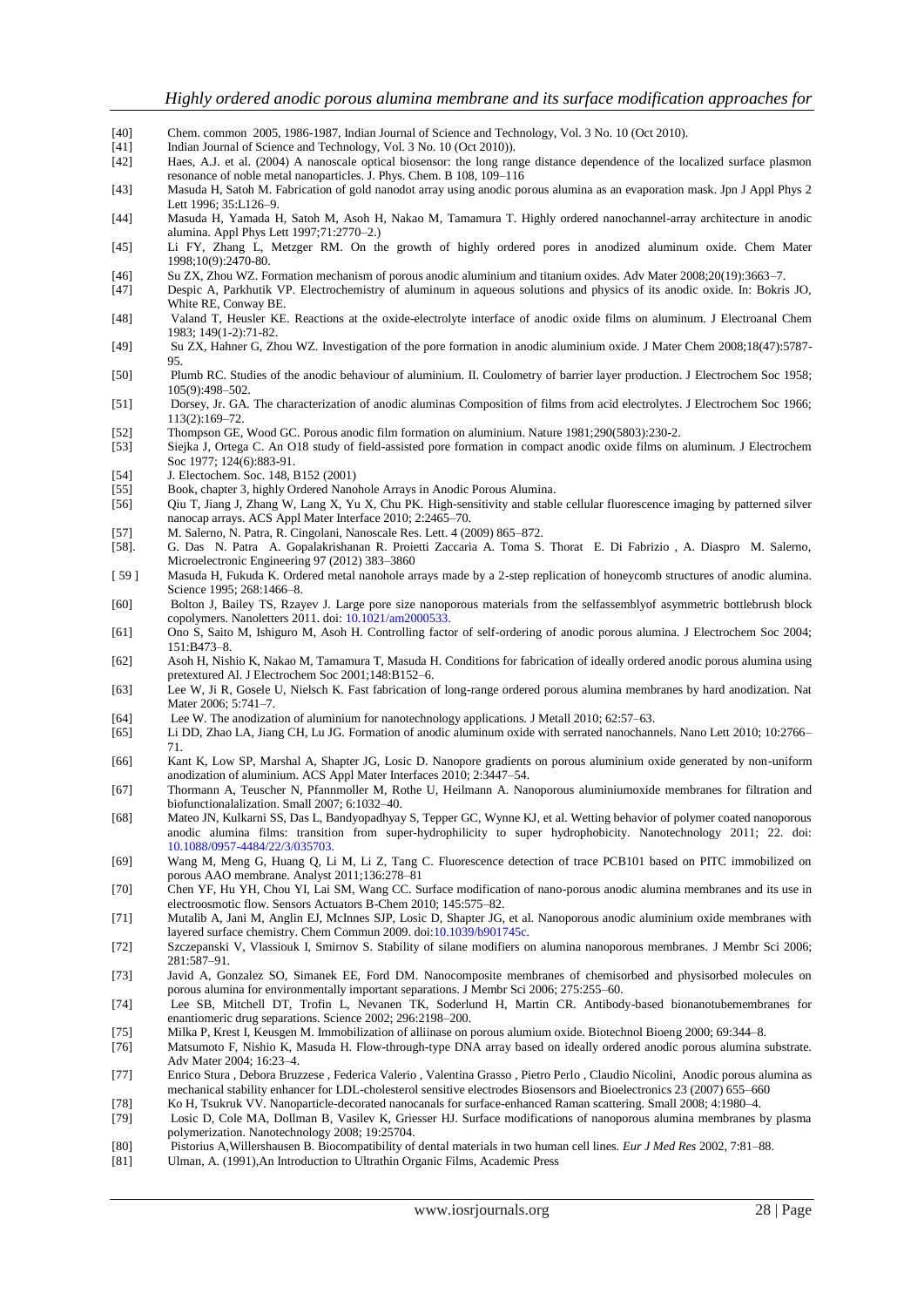- [82] Hou, Z.Z. et al. (2000) Self-assembled monolayers on electroless gold impart pH-responsive transport of ions in porous membranes. Langmuir 16, 2401–2404
- [83] S. Sharma and T.A. Desai, *Journal of Nanoscience and Nanotechnology,* 5 (2005), pp. 235–243
- Chang CS, Suen SY. Modifications of porous alumina membranes with n-alkanoic acids and their application in protein adsorption. J Membr Sci 2006; 275:70–81.
- [85] Liakos IL, Newman RC, McAlpine E, Alexander MR. Comparative study of self-assembly of a range of monofunctional aliphatic molecules on magnetron-sputtered aluminium. Surf Interface Anal 2004;36:347–54.
- [86] Oberg K, Persson P, Shchukarev A, Eliasson B. Comparison of monolayer films of stearic acid and methyl stearate on an Al2O3 surface. Thin Solid Films 2001; 397:102–8.
- [87] Yildirim O, Gang T, Kinge S, van der Wiel WG, Reinhoudt DN, Blank DHA, Rijnders G, Huskens J. Monolayer-directed assembly and magnetic properties of FePt nanoparticles on patterned aluminum oxide. Int J Mol Sci 2010;11:1162–79.
- [88] Koutsioubas AG, Spiliopoulos N, Anastassopoulos D, Vradis AA, Priftis GD. Nanoporous alumina enhanced surface plasmon resonance sensors. J Appl Phys 2008:103.
- [89] ter Maat, J., Regeling, R., Ingham, C.J., Weijers, C.A.G.M., Giesbers, M., de Vos, W.M., Zuilhof, H. Organic modification of porous anodic alumina with terminal alkynes and its biofunctionalization. Langmuir; submitted for publication.
- [90] Park BG, Lee W, Kim JS, Lee KB. Superhydrophobic fabrication of anodic aluminum oxide with durable and pitch-controlled nanostructure. Colloids Surf A Physicochem Eng Aspects 2010; 370:15–9.
- [91] Tasaltin el al , Nanoscale Research Letter 2011, 6)
- [92] Popat KC, Mor G, Grimes CA, Desai TA. Surface modification of nanoporous alumina surfaces with poly(ethylene glycol). Langmuir 2004; 20:8035–41.
- [93] Yeu S, Lunn JD, Rangel HM, Shantz DF. The effect of surface modifications on protein microfiltration properties of Anopore membranes. J Membr Sci 2009; 327:108–17.
- [94] Narayan RJ, Jin C, Menegazzo N, Mizaikoff B, Gerhardt RA, et al. Nanoporous hard carbon membranes for medical applications. *J Nanosci Nanotech* 2007, 7:1486–2493.
- [95] S. L. Pan and L. J. Rothberg, Nano Lett., 2003, 3, 811–814.
- [96] K. H. A. Lau, L. S. Tan, K. Tamada, M. S. Sander and W. Knoll, J. Phys. Chem. B, 2004, 108, 10812–10818.<br>[97] S. D. Alvarez, C. P. Li, C. E. Chiang, I. K. Schuller and M. J. Sailor, ACS Nano, 2009, 3, 3301–3307.
- [97] S. D. Alvarez, C. P. Li, C. E. Chiang, I. K. Schuller and M. J. Sailor, ACS Nano, 2009, 3, 3301–3307.
- [98] Roman Dronov, a Andrew Jane, a Joseph G. Shapter, a Alastair Hodgesb and Nicolas H. Voelcker\*a Nanoscale, 2011, 3, 3109, [Nanoscale](http://www.researchgate.net/journal/2040-3372_Nanoscale) 02/2011; 3(8):3109-14. DOI: 10.1039/c0nr00897d
- [99] Moskovits M. Spot the hotspot. Nature 2011;469:307–8.<br>[100] Schierhorn M, Lee SJ, Boettcher SW, Stucky GD, Mosk
- Schierhorn M, Lee SJ, Boettcher SW, Stucky GD, Moskovits M. Metal-silica hybrid nanostructures for surface-enhanced Raman spectroscopy. Adv Mater 2006;18: 2829–32.
- [101] Ji N, Ruan WD, Wang CX, Lu ZC, Zhao B. Fabrication of silver decorated anodic aluminium oxide substrate and its optical properties on surface-enhanced Raman scattering and thin film interference. Langmuir 2009;25:11869–73.
- [102] Ko H, Tsukruk VV. Nanoparticle-decorated nanocanals for surface-enhanced Raman scattering. Small 2008;4:1980–4.
- [103] Ko H, Chang S, Tsukruk VV. Porous substrates for label-free molecular level detection of nonresonant organic molecules. ACS Nano 2009;3:181–8.
- [104] Lu ZC, Ruan WD, Yang JX, Xu WQ, Zhao C, Zhao B. Deposition of Ag nanoparticles on porous anodic alumina for surface enhanced Raman scattering substrate. J Raman Spectrosc 2009;40:112–6.
- [105] Choi D, Choi Y, Hong S, Kang T, Lee LP. Self-organized hexagonal-nanopore SERS array. Small 2010;6:1741–4.
- [106] Qiu T, Zhang WJ, Lang XZ, Zhou YJ, Cui TJ, Chu PK. Controlled assembly of highly Ramanenhancing silver nanocap arrays templated by porous anodic alumina membranes. Small 2009;5:2333–7.
- [107] G. Das N. Patra A. Gopalakrishanan R. Proietti Zaccaria A. Toma S. Thorat E. Di Fabrizio , A. Diaspro M. Salerno, Microelectronic Engineering 97 (2012) 383–3860
- [108] L. Leoni, A. Boiarski, and T.A. Desai, *Biomedical Microdevices,* 4 (2002), pp. 131–139.
- [109 ] E.N. Gatimu, J.V. Sweedler, and P.W. Bohn, *Analyst,* 131 (2006), pp. 705–709.
- [110] Z. Huang et al., *Journal of Medical Devices,* 1 (2007), pp. 79–83.
- [111] F. Martin et al., *Journal of Controlled Release,* 102 (2005), pp. 123–133.
- [112] Hoess A, Thormann A, Friedmann A, Heilmann A. 2012. Self-supporting nanoporous alumina Membranes as substrates for hepatic cell cultures. J Biomed Mater Res Part A 2012).
- 
- [113 ] Han J. In: Di Ventra M, Evoy S, Heflin JR eds. *Introduction to Nanoscale Science and Technology*. New York: Springer; 2004. [114 ] Ghosh R. *Protein Bioseparation Using Ultrafiltration: Theory, Applications andNew Developments*. London: Imperial College Press; 2002.
- [115 ] T. Tsuru, *Separation and Purification Methods,* 30 (2001), pp. 191–200.
- [116 ] R.A. Mason and H.K. Lonsdale, *Journal of Membrane Science,* 51 (1990), pp. 1–81.
- [117 ] Thin alumina nanoporous membranes for similar size biomolecule separation, Journal of Membrane Science 343 (2009) 1–6
- [118 ] T.M. Squires, S.R. Quake, Microfluidics: fluid physics at the nanoliter scale, Rev.Mod. Phys. 77 (2005) 1008.
- [119 ] Chun, K.Y. and Stroeve, P. (2001) External control of ion transport in nanoporous membranes with surfaces modified with selfassembled monolayers. Langmuir 17, 5271–5275
- [120 ] Chun, K.Y. et al. (2006) Protein transport through gold-coated, charged nanopores: effects of applied voltage. Chem. Phys. Lett. 418, 561–564
- [121] Ku, J.R. et al. (2007) pH and ionic strength effects on amino acid transport through Au-nanotubule membranes charged with selfassembled monolayers. J. Phys. Chem. C 111, 2965–2973
- [122 ] Jani AMM, Anglin EJ, McInnes SJP, Losic D, Shapter JG, Voelcker NH. Nanoporous anodic aluminium oxide membranes with layered surface chemistry. Chem Commun 2009:3062–4.
- [123 ] Jani AMM, Kempson IM, Losic D, Voelcker NH. Dressing in layers: layering surface functionalities in nanoporous aluminum oxide membranes. Angew Chem Int Ed 2010; 49:7933–7.
- [124] Trivinho-Strixino F, Guerreiro HA, Gomes CS, Pereira EC, Guimaraes FEG. Active waveguide effects from porous anodic alumina: an optical sensor proposition. Appl Phys Lett 2010. 97.011902.
- [125 ] Wu Y, de Kievit P, Vahlkamp L, Pijnenburg D, Smit M, Dankers M, et al. Quantitative assessment of a novel flow-through porous microarray for the rapid analysis of gene expression profiles. Nucleic Acids Res 2004; 32. doi:10.1093/nar/gbh118.
- [126] Madara,s, M. B. & Buck, R. P. 1996 Miniaturized biosensors employing electropolymerized permselective films and their use for creatinine assays in human serum. Anal. Chem. 68, 3832–3839. (doi:10.1021/ac960239r)
- [127] Yang *et al.* (2007)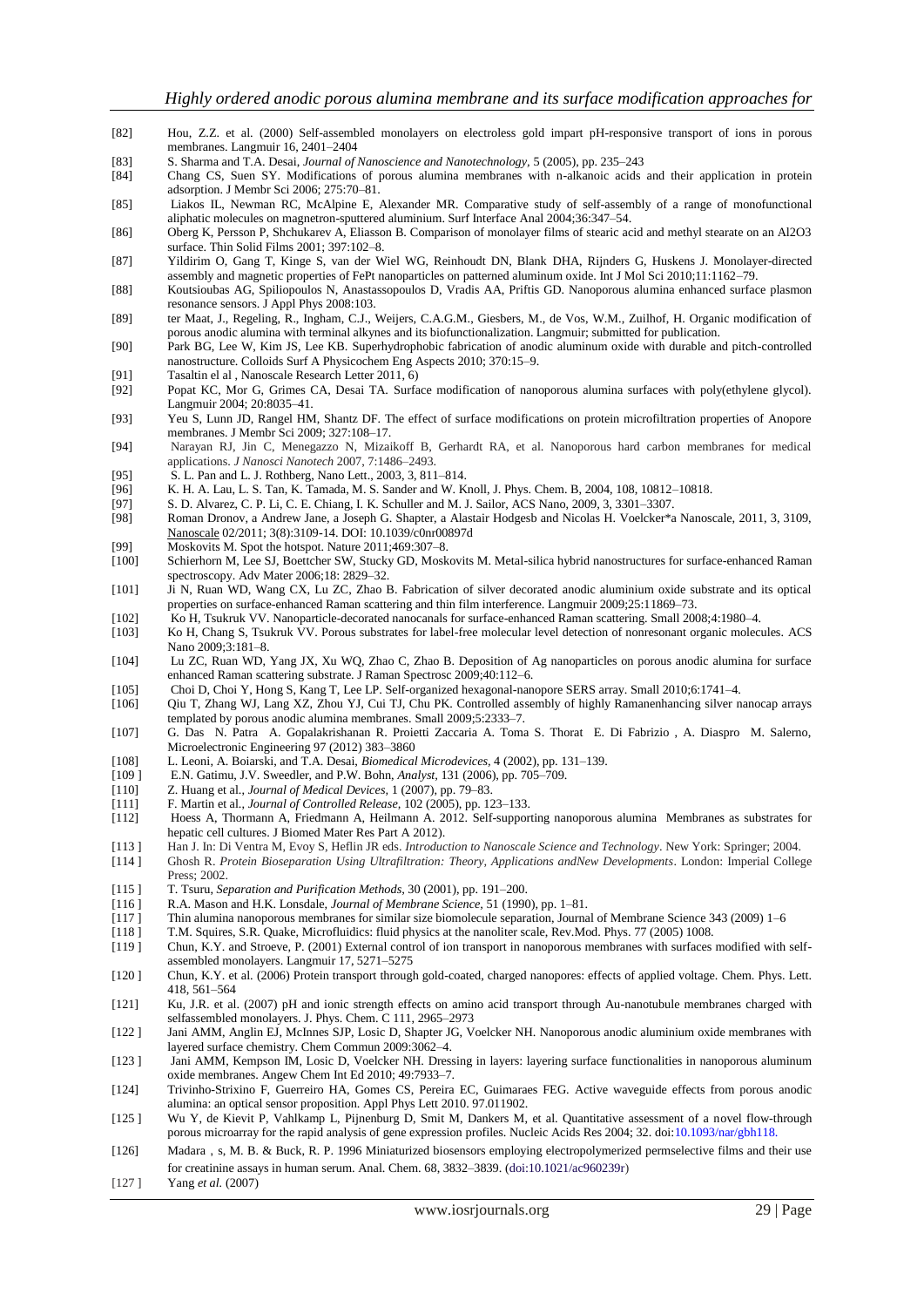- [128] [La Flamme KE,](http://www.ncbi.nlm.nih.gov/pubmed?term=La%20Flamme%20KE%5BAuthor%5D&cauthor=true&cauthor_uid=17335895) [Popat KC,](http://www.ncbi.nlm.nih.gov/pubmed?term=Popat%20KC%5BAuthor%5D&cauthor=true&cauthor_uid=17335895) [Leoni L,](http://www.ncbi.nlm.nih.gov/pubmed?term=Leoni%20L%5BAuthor%5D&cauthor=true&cauthor_uid=17335895) [Markiewicz E,](http://www.ncbi.nlm.nih.gov/pubmed?term=Markiewicz%20E%5BAuthor%5D&cauthor=true&cauthor_uid=17335895) [La Tempa TJ,](http://www.ncbi.nlm.nih.gov/pubmed?term=La%20Tempa%20TJ%5BAuthor%5D&cauthor=true&cauthor_uid=17335895) [Roman BB,](http://www.ncbi.nlm.nih.gov/pubmed?term=Roman%20BB%5BAuthor%5D&cauthor=true&cauthor_uid=17335895) [Grimes CA,](http://www.ncbi.nlm.nih.gov/pubmed?term=Grimes%20CA%5BAuthor%5D&cauthor=true&cauthor_uid=17335895) [Desai TA.](http://www.ncbi.nlm.nih.gov/pubmed?term=Desai%20TA%5BAuthor%5D&cauthor=true&cauthor_uid=17335895), Biocompatibility of nanoporous alumina membranes for immunoisolation[, Biomaterials.](http://www.ncbi.nlm.nih.gov/pubmed/17335895) 2007 Jun;28(16):2638-45. Epub 2007 Mar 1
- [129] Vivanco I, Rohle D, Versele M, Iwanami A, Kuga D, Oldrini B, et al. The phosphatase and tensin homologue regulates epidemal growth factor receptor (EGFR) inhibitor response by targeting EGFR for degradation. Proc Natl Acad Sci 2010; 107:6459–64.
- [130] Gobind Das, Niranjan Patra, Anisha Gopalakrishnan, Remo Proietti Zaccaria, Andrea Toma, Sanjay Thorat, Enzo Di Fabrizio, Alberto Diaspro and Marco Salerno, Fabrication of large-area ordered and reproducible nanostructures for SERS biosensor application Analyst, 2012, 137, 1785
- [131] S. E. Jones, S. A. Ditner, C. Freeman, C. J. Whitaker, and M. A. Lock, "Comparison of a new inorganic membrane filter (Anopore) with a track-etched polycarbonate membrane filter (Nuclepore) for direct counting of bacteria," *Applied and Environmental Microbiology*, vol. 55, no. 2, pp. 529–530, 1989.
- [132] G. E. J. Poinern, R. Shackleton, S. I. Mamun, and D. Fawcett, "Significance of novel bioinorganic anodic aluminum oxide nanoscaffolds for promoting cellular response," *Nanotechnology, Science and Applications*, vol. 4, no. 1, pp. 11-24, 2011.
- [ 133 ] A.Hoess, A.Thormann, A. Friedmann, and A.Heilmann, "Selfsupporting nanoporous alumina membranes as substrates for hepatic cell cultures,‖ *Journal of Biomedical Materials Research Part A*, vol. 100, no. 9, pp. 2230–2238, 2012.
- [134] Gultepe, E., et al., *Nanoporous inorganic membranes or coatings for sustained drug delivery in implantable devices.* Advanced Drug Delivery Reviews, 2010. **62**(3): p. 305-315.
- [135] Desai TA, Sharma S, Walczak RJ, Boiarski A, CohenM, Shapiro J, West T, Melnik K, Cosentino C, Sinha PM, Ferrari M. Nanoporous implants for controlled drug delivery. In: Desai TA, Bhatia S eds. *BioMEMS and Biomedical Nanotechnology Volume III TherapeuticMicro/Nanotechnology*. New York: Springer, 2007.
- [136 ] Nanoporous membranes for medical and biological applicationsWIREs Nanomedicine and Nanobiotechnology, Volume 1, September/October 2009
- [137 ] Orosz KE, Gupta S, Hassink M, Abdel-Rahman M, Moldovan L, et al. Delivery of antiangiogenic and antioxidant drugs of ophthalmic interest through a nanoporous inorganic filter. *Mol Vis* 2004, 10:555–565.
- [138] Wieneke, H., et al., *Synergistic effects of a novel nanoporous stent coating and tacrolimus on intima proliferation in rabbits.*  Catheterization and Cardiovascular Interventions, 2003. **60**(3): p. 399-407.
- [139] Wieneke, H., et al., *Synergistic effects of a novel nanoporous stent coating and tacrolimus on intima proliferation in rabbits.*  European Heart Journal, 2002. **23**: p. 692-692.
- [140] Wieneke, H., et al., *Synergistic effects of a novel nanoporous stent coating and tacrolimus on intima proliferation in rabbits.*  Catheter Cardiovasc Interv, 2003. **60**(3): p. 399-407.
- [141] Orosz, K., et al., *Delivery of antiangiogenic and antioxidant drugs of ophthalmic interest through a nanoporous inorganic filter.*  Molecular Vision, 2004. **10**(68): p. 555-565.
- [142] (Chayen et al.ss 2003).<br>[143] Nicolini & Pechkova.
- [143] Nicolini & Pechkova, Nanoproteomics for nanomedicine, *Nanomedicine* (2010) 5(5), 677–682
- [144] Stura E, Larosa C, Bezerra Correia Terencio T *et al.*: Label-free NAPPA: anodic porous alumina. In: *Functional Proteomics and Nanotechnology-Based Microarrays (Volume 2)*. Nicolini C, LaBaer J (Eds). Pan Stanford Series on Nanobiotechnology, London–New York–Singapore, 95–108 (2010).
- [145] Pechkova E, Chong R, Tripathi S, Nicolini C: Cell free expression and APA for NAPPA and protein nanocrystallography. In: *Functional Proteomics and Nanotechnology- Based Microarrays (Volume 2).* Nicolini C, LaBaer J (Eds). Pan Stanford Series on Nanobiotechnology, London–New York– Singapore, 121–147 (2010).
- [146] Mika M, Childs RF, Dickson JM. Chemical valves based on poly(4-vinylpyridine)-filled microporousmembranes. *J Memb Sci*  1999, 153(1):45–56.
- [147] Adiga SP, Brenner DW. Toward designing smart nanovalves: modeling of flow control through nanopores via the helix-coil transition of grafted polypeptide chains. *Macromolecules* 2007, 40(4):1342–1348.
- [148] A° kerman S, Viinikka P, Svarfvar B, Putkonen K, J ¨arvinen K, et al. Drug permeation through a temperature-sensitive poly(Nisopropylacrylamide) grafted poly(vinylidene fluoride) membrane. *Int J Pharma* 1998, 164:29–36.
- [149] Ito Y, Park YS. Signal-responsive gating of porous membranes by polymer brushes. *Polym Adv Technol* 2000, 11(3):136–144.
- [150] Albeanu DF, Soucy E, Sato TF, Meister M, Murt VN. PLoS One 2008;3. doi:10.1371/ journal.pone.0004016.
- [151] London R, Schwedock J, Sage A, Valley H, Meadows J, Waddington M, et al. An automated system for rapid non-destructive enumeration of growing microbe. PLoS One 2010; 5. doi:10.1371/journal.pone.0008609.
- [152] Scheid P, Lam DM, Thömmes A, Zöller L. Telemicrobiology: a novel telemedicine capability for mission support in the field of infectious medicine. Telemed e-Health 2007;13:108–17.

# **Table and Figure of Paper**

Table 1: Typical Membrane properties and parameters

| <b>Property</b>       | <b>Parameters</b>         |
|-----------------------|---------------------------|
| Distribution          | Hexagonal                 |
| Pore Diameter         | $10-200$ nm               |
| Pore Type             | Narrow Dispersed          |
| Pore Length           | About 60 µm               |
| Pore Density          | $10^{-8} - 10^{-11}$ cm-1 |
| <b>Film Thickness</b> | 0.1 to 300 $nm$           |

| <b>Fabrication method</b>   | <b>Pore Morphology</b> | <b>Uniformity</b> | <b>Scalability</b> | Cost |
|-----------------------------|------------------------|-------------------|--------------------|------|
| Anodization                 | Ordered                | Good              | Fair               | High |
| Sol- Gel                    | Tortuous               | Fair              | Fair               | low  |
| Micro Fabrication Technique | Ordered                | Good              | Good               | high |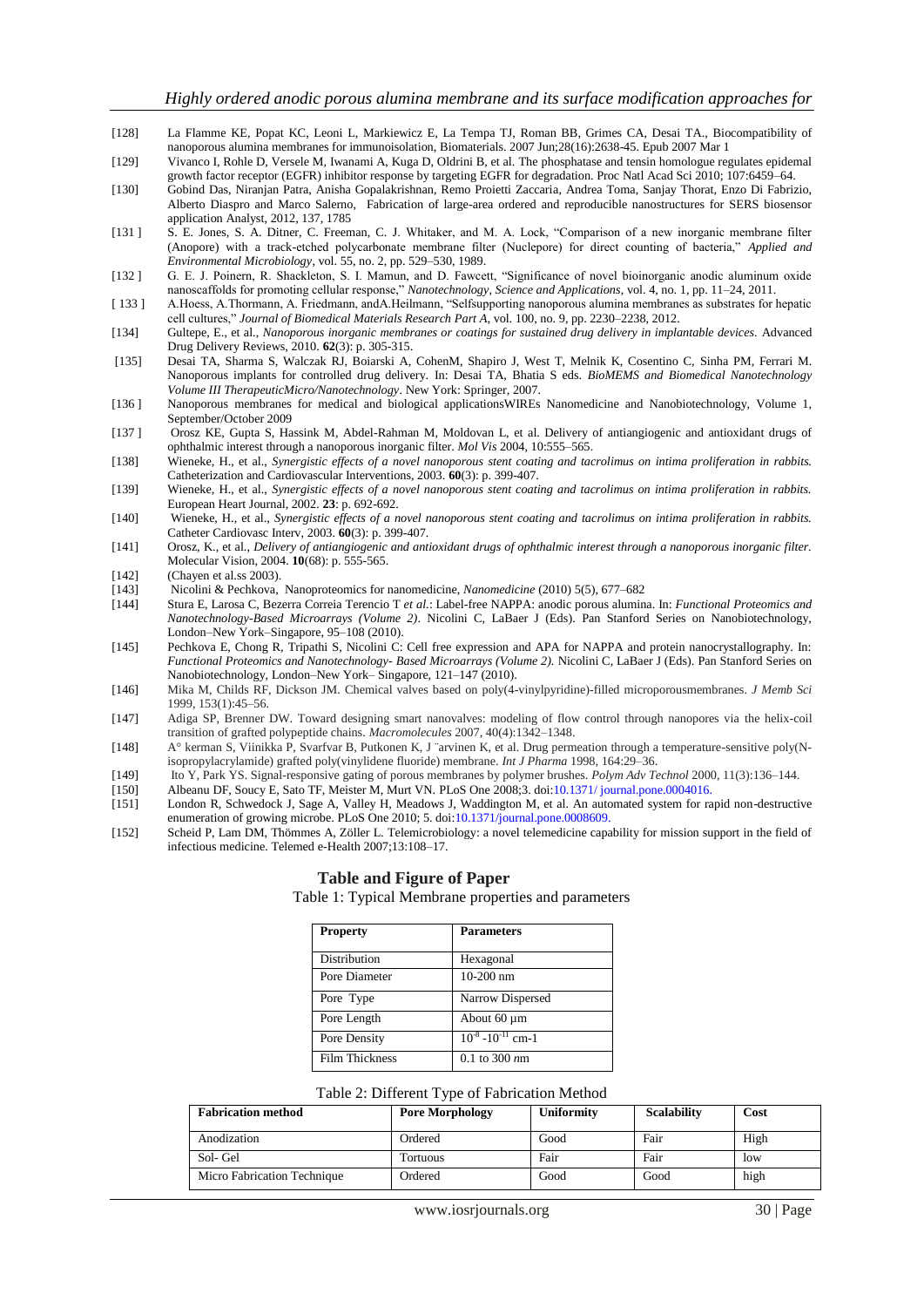*Highly ordered anodic porous alumina membrane and its surface modification approaches for*



Figure: 1 Typical structure of anodic porous membrane (APA) Membrane



Figure 2: Schematic diagram of fabrication of ideally ordered porous alumina using an imprint stamp.



Figure: 3 High-ordered nanostructures are often characterized by given parameters. (Reprinted with permission from Ref. [Book: Nanostructured Materials in Electrochemistry. ISBN: 978-3-527-31876-6,Chapter : Highly Ordered Anodic Porous Alumina Formation by Self-Organized Anodizing , By Grzegorz D. Sulka, Edited by Ali Eftekhari, Copyright \_ 2008 WILEY-VCH Verlag GmbH & Co. KGaA, Weinheim]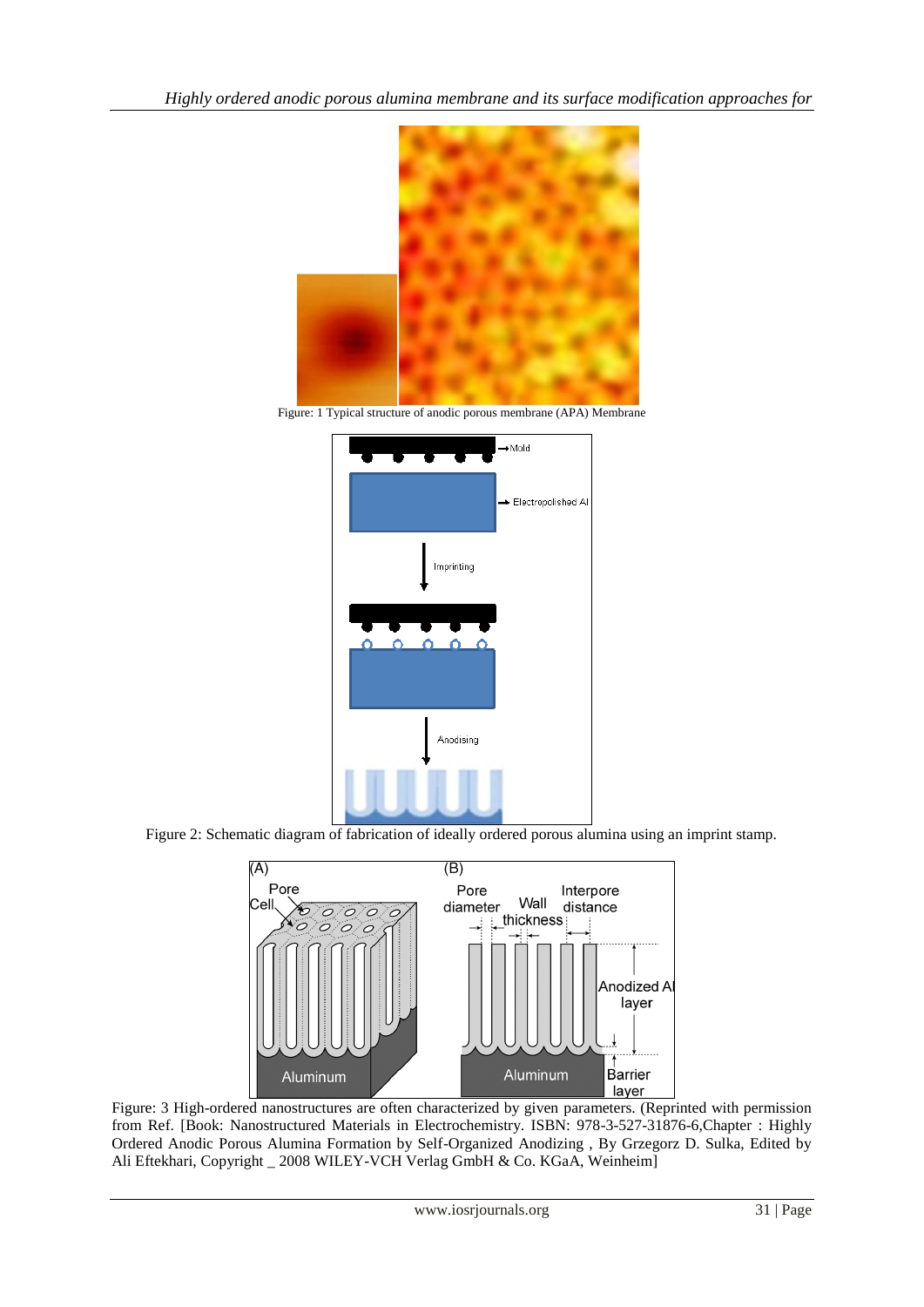

Figure 4: Parameters influence on the pore diameter of nananostructure formed by anodization of aluminum at potentiostatic system.

| Electrolyte | Potential | Concentration | Interpore distance $(D_{int})$ | Pore Diameter<br>$Dp (=2r)$ | Porosity<br>(P) | Reference |
|-------------|-----------|---------------|--------------------------------|-----------------------------|-----------------|-----------|
| H2SO4       | 25 V      | 0.3M          | $66.3 \text{ nm}$              | $24 \text{ nm}$             | 12 %            | 31        |
| $(COOH)_2$  | 40 V      | 0.3M          | $105 \text{ nm}$               | $31 \text{ nm}$             | 8%              | 31        |
| $H_3PO_4$   | 195 V     | 0.1M          | $501$ nm                       | 158.4 nm                    | 9%              | 31        |
| Citric Acid | 240 V     | 2M            | $600 \text{ nm}$               | $180 \text{ nm}$            | 10.0%           | -61       |

# Table 3: Some of the parameter in which the optimum porosity is around

| <b>Modification Method</b>                         | <b>Comments</b>                                                                     |
|----------------------------------------------------|-------------------------------------------------------------------------------------|
| Chemical Method                                    | Introduce functional groups by chemical mainly oxidative surface<br>treatment       |
| Plasma Treatment                                   | By using plasma with oxygen                                                         |
| <b>Grafting Polymer</b>                            | UV and ionization radiation of membrane surface for monomer<br>grating              |
| Coating                                            | Deposition of hydrophilic or biocompatible materials, not very<br>stable            |
| Molecular self Assembly or Layer by layer<br>(LBL) | LBL Assembly through chemical synthesis at the interface                            |
| Casting Ultra thin barrier or lamination           | Deposition of gold, silver, copper, nickel & other materials in ultra<br>thin layer |

#### Table 4: Types of Modification Method



Figure 5 : (a) Illustration of honey-comb structure; SEM images of anodic porous alumina substrate before and after gold-coating of 25 nm are shown in figures (b) and (c), respectively.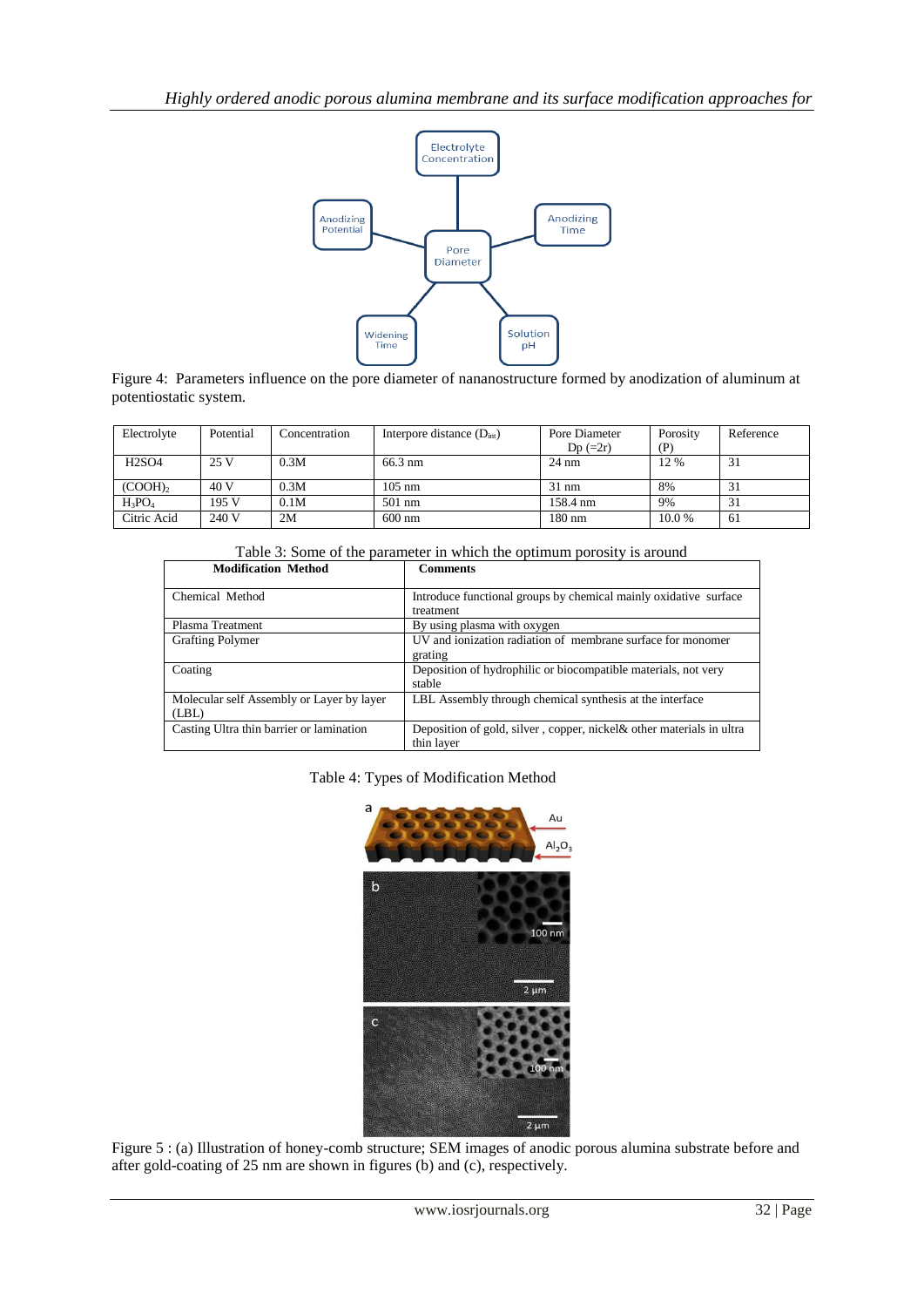

Figure: 6 Surface modification of APA. Examples of monolayer types that can be formed on APA, resulting from the adsorption of: a. Carboxylic acids, b. phosphonic acids, and c. organosilanes.



Figure : 7 (a) Raman spectrum of cresyl violet deposited on Si substrate, showing high fluorescence background in the range of 400–1550. Molecular structure and optical absorption spectrum of CV are shown in the inset of the same figure (b) SERS spectrum of CV is also illustrated, showing the CV spectrum due to an efficient fluorescence quenching by honey-comb structure. AuAPA SERS background spectrum and Raman spectrum of CV, deposited on flat Au surface, are shown in the inset of figure (c) SERS and Raman spectrum of glycin (an amino acid).